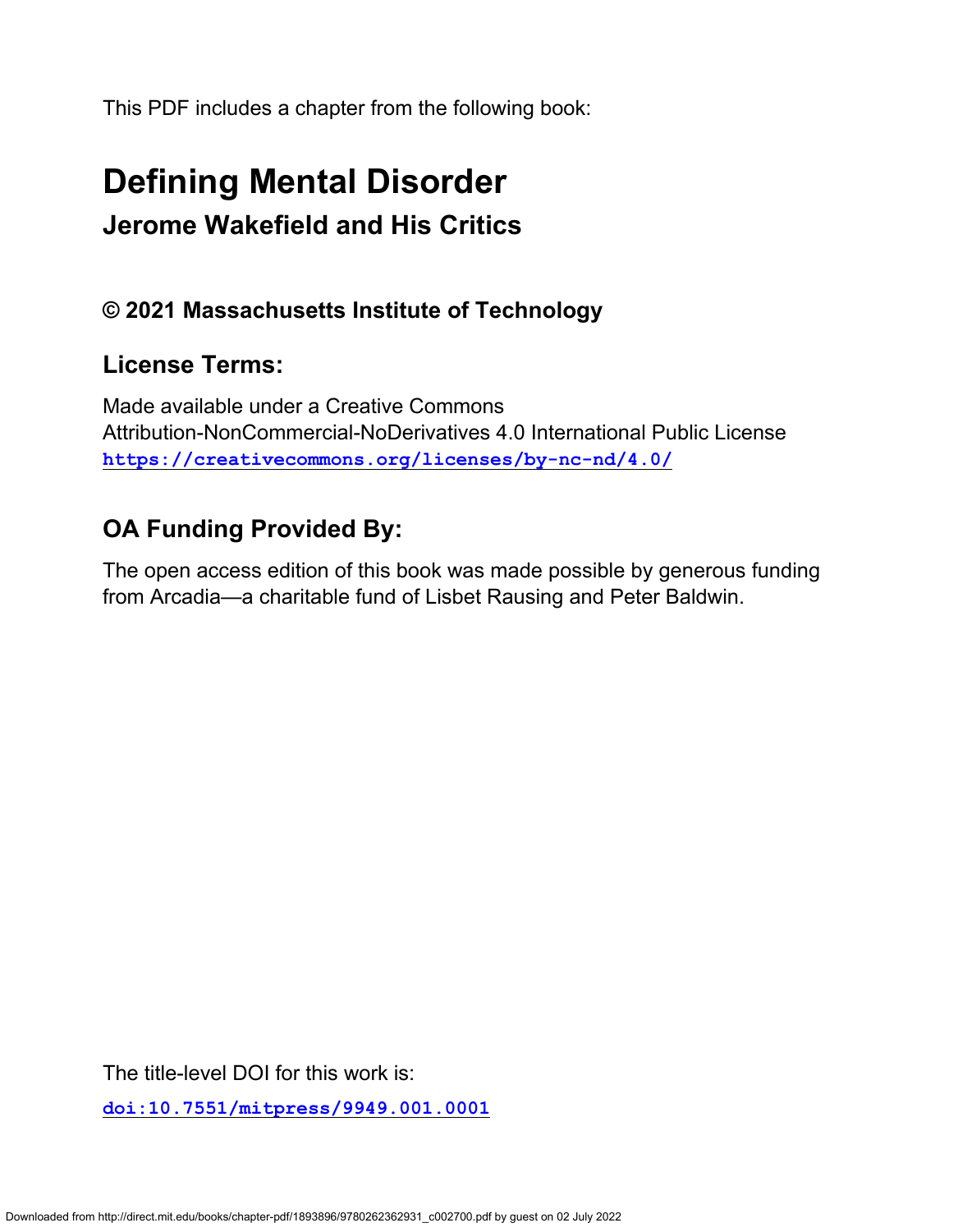### **28 Must Social Values Play a Role in the Harm Component of the Harmful Dysfunction Analysis? Reply to Rachel Cooper**

#### **Jerome Wakefield**

Rachel Cooper is one of our field's most productive and insightful thinkers, and I have learned much from her. I thank Cooper for her critique of the "social" aspect of the harm component of my harmful dysfunction analysis (HDA) of medical, including mental, disorder. The HDA claims that "disorder" refers to "harmful dysfunction," where dysfunction is the failure of some feature to perform a natural function for which it is biologically designed by evolutionary processes and harm is judged in accordance with social values (First and Wakefield 2010, 2013; Spitzer 1997, 1999; Wakefield 1992a, 1992b, 1993, 1995, 1997a, 1997b, 1997c, 1997d, 1998, 1999a, 1999b, 2000a, 2000b, 2001, 2006, 2007, 2009, 2011, 2014, 2016a, 2016b; Wakefield and First 2003, 2012).

Cooper accepts the HDA's claim that harm is a necessary requirement for disorder ("Wakefield is correct in thinking that disorders must be harmful") and undertakes to examine "what it means to say a condition is harmful," particularly objecting to my claim that harm must be understood in terms of social values. Cooper hopes to deploy a culturally transcendent harm criterion to prevent misdiagnosis ("when properly understood, the harm component of Wakefield's account can also be used to provide a barrier against medicalization"). Her critique is part of a recent surge of interest in the nature of the HDA's harm component (e.g., Feit 2017; Limbaugh 2019; Muckler and Taylor 2020; Powell and Scarffe 2019), and I thank her for pushing that discussion further. In the course of considering harm, she also proposes an analysis of "disorder" based on the involuntariness of action, which I address.

Cooper's chapter focuses on the HDA's harm component, but elsewhere Cooper (2007b) critiques the HDA's dysfunction component and disputes the HDA's claim that disorder requires evolutionary dysfunction. That critique is cited by other critics in this volume, including Leen De Vreese, who cites Cooper's discussion as a justification for considering the HDA to be refuted. Consequently, in a supplementary reply, I respond to Cooper's objections to the HDA's evolutionary perspective on dysfunction.

As Cooper observes, with a few recent exceptions (Wakefield 2013; Wakefield and Conrad 2019; Wakefield and First 2013), I have written relatively little about the HDA's harm component other than to defend the necessity of a harm criterion against pure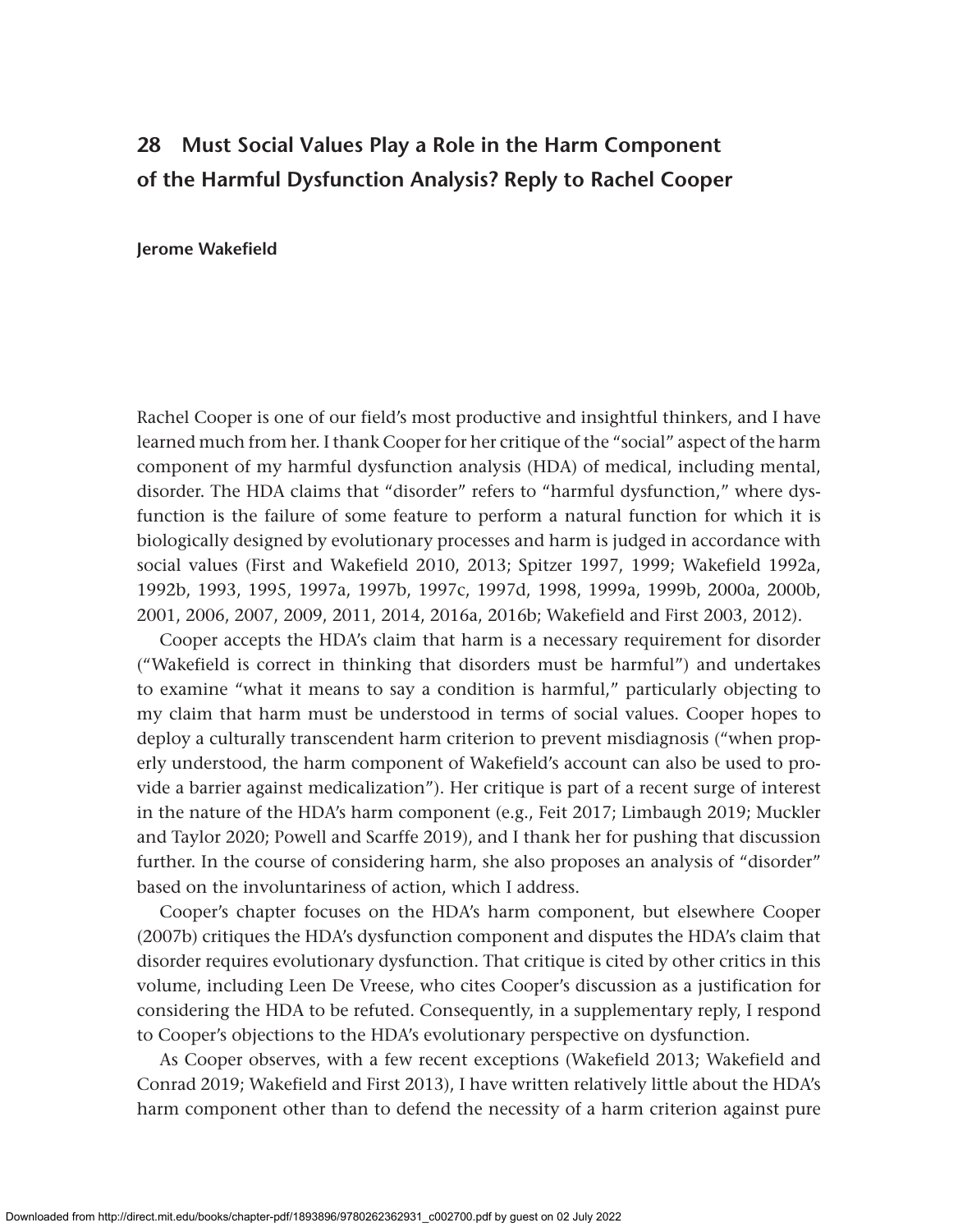naturalist accounts (Wakefield 2014). One reason for this emphasis is that the HDA is intended partly as a response to antipsychiatric claims that mental disorder judgments are nothing but social value judgments, so I have focused on explaining how disorder judgments go beyond social value judgments via the dysfunction criterion, yielding some degree of scientific objectivity and locating them within a legitimate medical domain that is partly factually anchored. Cooper observes as well that my focus on dysfunction was motivated by my specific interest in false-positive diagnosis, which was the problem at the heart of the antipsychiatric critique, because the most egregious false-positive abuses of psychiatric diagnosis have generally been due to failures to observe the dysfunction requirement. Moreover, the analysis of function and dysfunction has broader implications for philosophy of biology, philosophy of science, philosophy of mind, and the human sciences.

A further and more negative reason for focusing more on dysfunction than harm is that it seemed to me that something useful and relatively incisive can be said about dysfunction, whereas this is less clear for the harm component. Serious exploration of the harm component quickly leads one to confront profound disputes in value theory that are notoriously intractable and unlikely to be advanced by evidence of intuitions about disorder versus nondisorder. Indeed, one might wonder if harm is so contestable that it is best left imprecise within the HDA for the time being. We shall see that Cooper's contribution strongly underscores these doubts about attempting to be precise about harm.

### **Mea Culpa!**

Before addressing the specifics of the harm criterion, I start with some general reorienting comments about the nature and limits of my "social values" qualifier to the harm criterion. I stoked controversy from several quarters by stating that harm is evaluated relative to social values. Some psychiatrists saw the reference to social values as introducing an unwanted element of cultural relativity into disorder diagnosis. Some philosophers saw it as a threat to a larger naturalist program. Other philosophers were concerned that I was embracing a naive cultural relativism that conflicts with the aspirations of some metaethicists to establish the transcultural objectivity of value judgments.

It has become obvious that I was not sufficiently clear or careful regarding the "social values" aspect when I formulated the HDA, and as Cooper notes, I (Wakefield 2013) recently attempted to clarify my intentions and present a broadened vision of harm in the context of social values. It apparently seemed to many readers that I was saying that actual social attitudes, opinions, and judgments at a given time are final arbiters of harm for medical purposes. That's absurd, of course. What is thought to be harmful may not really be harmful upon reflection when one takes into account a culture's overall moral vision, its changing circumstances, and basic human aspirations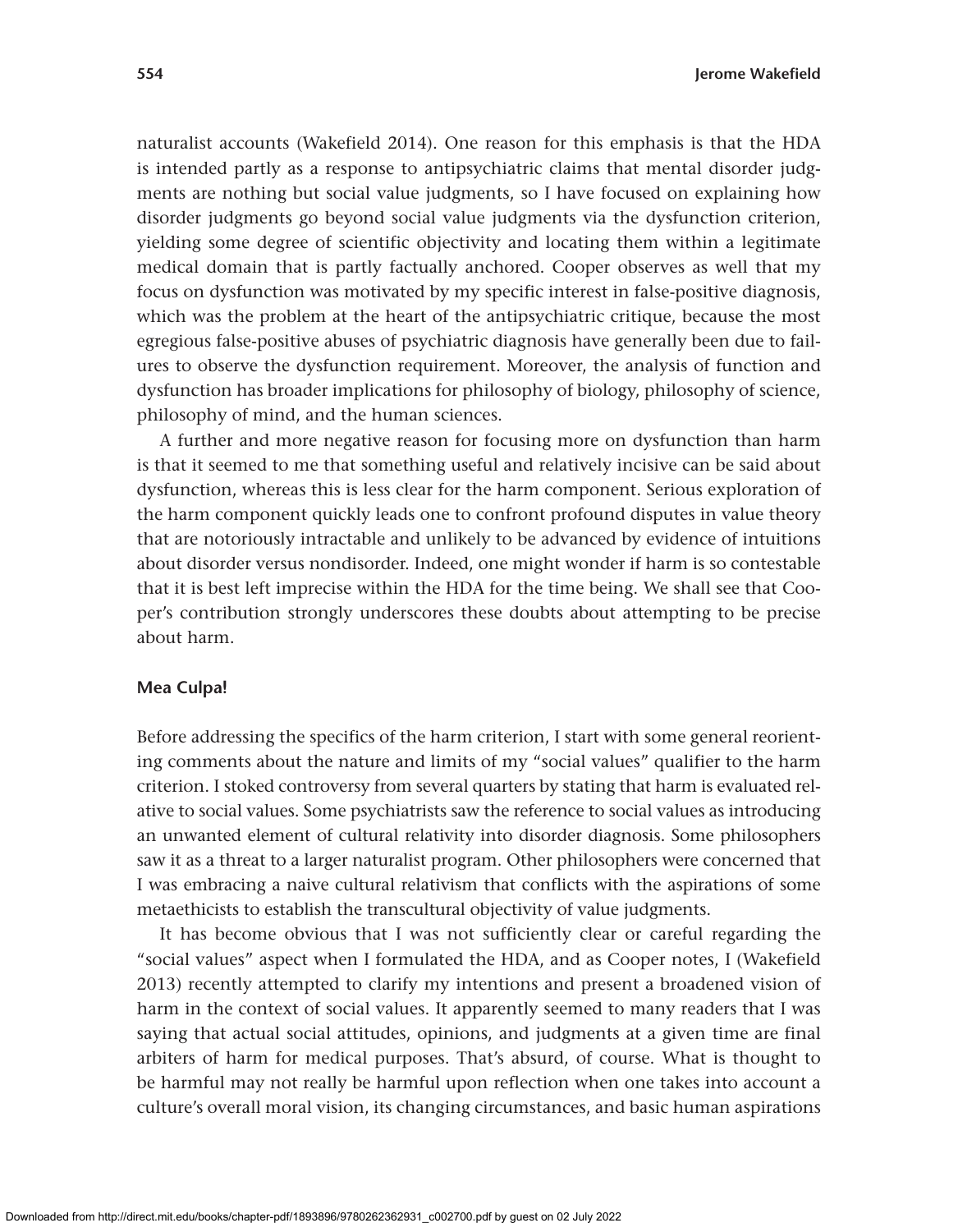that infuse all social value systems. Social values in the sense I intended are not initial superficial subjective reactions but value claims that have been subjected to a dialectic that goes deeper than immediate reactions or consensus to explore which of a culture's many often-conflicting value commitments are its most basic values, which serve longrun interests of justice, which might be reactions that rationalize power relations, and so on. I thus agree with Cooper's three methods for challenging initial value judgments (see below) and more; social values include what can emerge from such a process.

When I claimed that social values provide an essential filter for judgments of medical harm, I did not mean to assert absurdities such as that "whatever is disvalued by a society should be rejected" or that "any condition that a society values is valuable" views that Cooper targets for criticism as my views. The reference to social values was intended not as a relativist metaethical statement or an absolute constraint—harm is harm, and if it can be shown that there is diagnostically relevant harm that transcends social value systems, then I accept that that can qualify as HDA harm—but rather as a qualifier to explain features of actual medical diagnostic practice, detailed below.

I want to emphasize that the social values guideline went beyond strict conceptual analysis of the general concept of disorder and should be understood analogously to the HDA's commitment to the selected effects reading of dysfunction (see Lemoine and my response in this volume) as a theoretical codicil to the conceptual analysis. Bluntly put, disorder is harmful dysfunction, period, however harm can be established. Nonhuman nonsocial organisms, for instance, can have disorders because they can have harmful dysfunctions without reference to social values. However, my discussions focus on the human case, and in my view, the best available understanding of "harm" in the human case is through the prism of social values, for reasons provided below. Humans are social animals whose values and judgments of harm—and actual harms—are to a large extent mediated by, and vary with, social context. Of course, there are harm judgments that are virtually universal, but such universal values are expressed as well through cultural value systems, even if only latently, and so are encompassed within a broad social values perspective. But, the social values addendum is not strictly part of the concept of disorder, and an alternative theory of human harm would be possible.

Cooper is particularly concerned that my "social" approach anchors judgments of medical harm in the judgments of fallible "actual people"—think here of an earlier homogeneously homophobic America—who can err about what is harmful: "Wakefield's suggestion that harm might be judged on the basis of the judgments of the social group is an account that relies on the judgments of actual people. I have suggested that Wakefield's account runs into difficulties because actual communities can be mistaken in their assessments of harm.…The key difficulty is that people often do not know what is in their own best interest or in the best interest of others."

There are two ways to respond to this concern and "correct" what are seen as a culture's potential moral errors. One is to seek a realm of culture-transcendent moral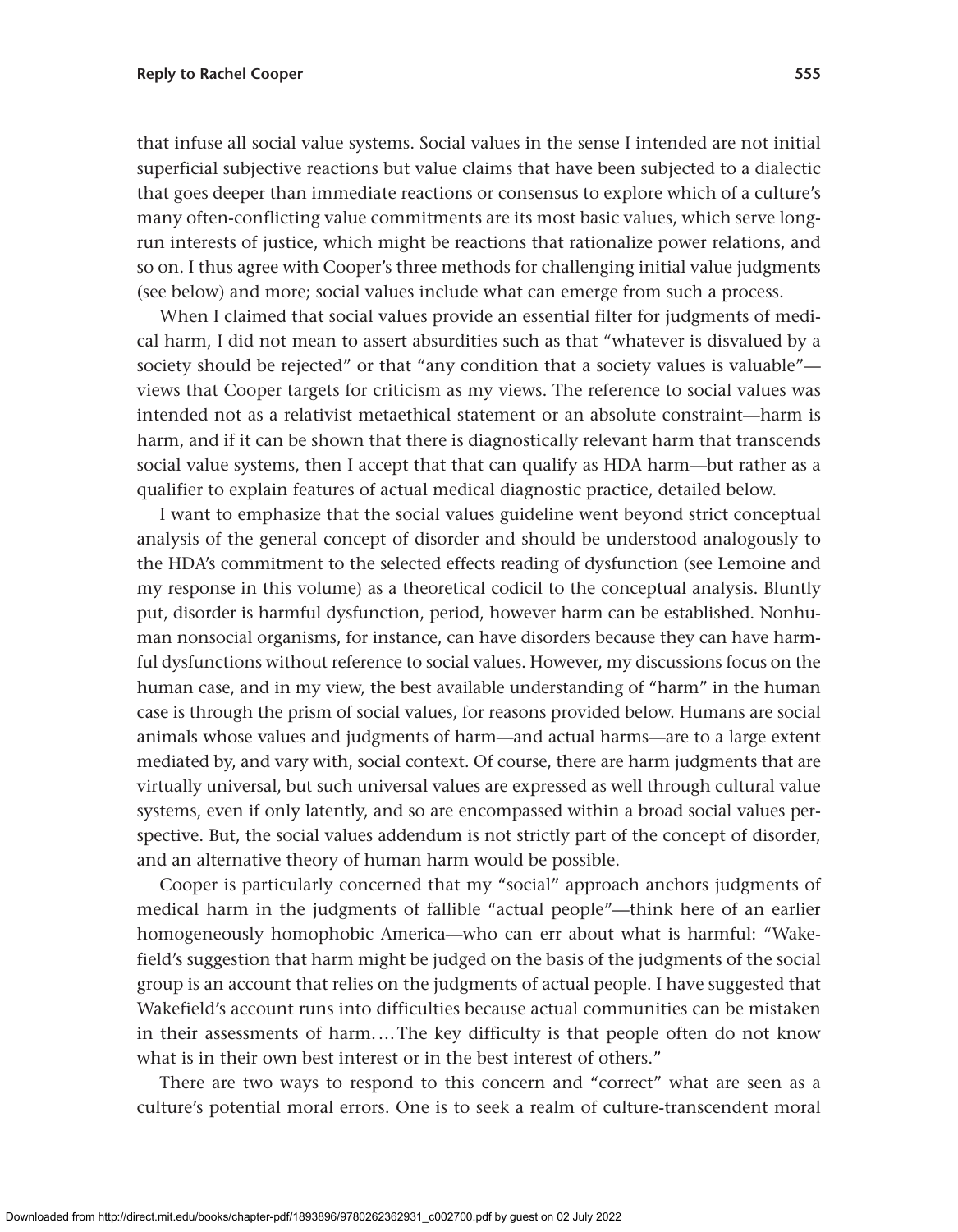values that override cultural values; this appears to be Cooper's solution, but it raises challenging epistemological and metaethical questions that are, as we shall see, quite difficult to answer. The other is to seek redress in the potential for moral change that exists within the resources and complexities of any actual human culture's value system; Cooper inadvertently seems to take this route as well, in her proposed methods for correction of faulty harm judgments (see below). Until the viability of the transcendent route is proven, the value-system approach seems to me to make the most practical sense. The process of self-interrogation of a culture's values in the domain of medically relevant harm is well illustrated by the remarkable reading of our culture's deeper values by Robert Spitzer and the consequent revolution in attitudes toward gay marriage and homosexual civil rights partly triggered by depathologization. No simple reduction of a social value system to a poll of the people in a society can explain such dynamic phenomena, nor can it best be explained by appeal to a transcendent value universe, for all the value issues Spitzer raised lie squarely within the complexities of our society's social value system.

Consistent with such an approach, a close examination of what I said in my papers reveals that my references to social values are not people's opinions or feelings or the "judgments of actual people" but are consistently to a more abstract level of "social norms" and "sociocultural standards" that allows for conflict and dialectic. As Cooper documents, in my original HDA publication, I indicated that harm is "based on social norms" (1992a, 373), "determined by social values and meanings" (373), and "deemed negative by sociocultural standards" (374). Fifteen years later, in a presentation of the HDA to a psychiatric audience, I (Wakefield 2007) said that harm "is judged negative by sociocultural standards" (149) and is judged "according to social values" (150). These references are not to the reactions of specific actual people but to more abstract entities that are complex and have various conflicting currents and levels that dynamically interact and evolve. Although supervenient on an ongoing meaning system of a culturally coherent collective of individuals, a system of values has structures and potentials that do not necessarily map on to any superficial reading of what people think or feel at a given time. As to my openness to any form of harm that can be defended, I stated that harm "is construed broadly here to include all negative conditions" (2007, 151).

The concept of disorder evolved in a world in which cultural values in relatively homogeneous societies may have seemed like ultimate objective values; indeed, societies sometimes support their value systems by erroneously seeing local values as objective universal truths, just as they support their values by elevating values into features of human nature and deviance into dysfunction and disorder. Such objectification of cultural values can lead to the devaluation of alternative ways of life and the oppressive deployment of medical power in the name of some supposed universal (e.g., see Powell and Scarffe 2019). Cooper is focused on addressing this danger in her attempt to go beyond cultural values and postulate an objective way of evaluating a condition's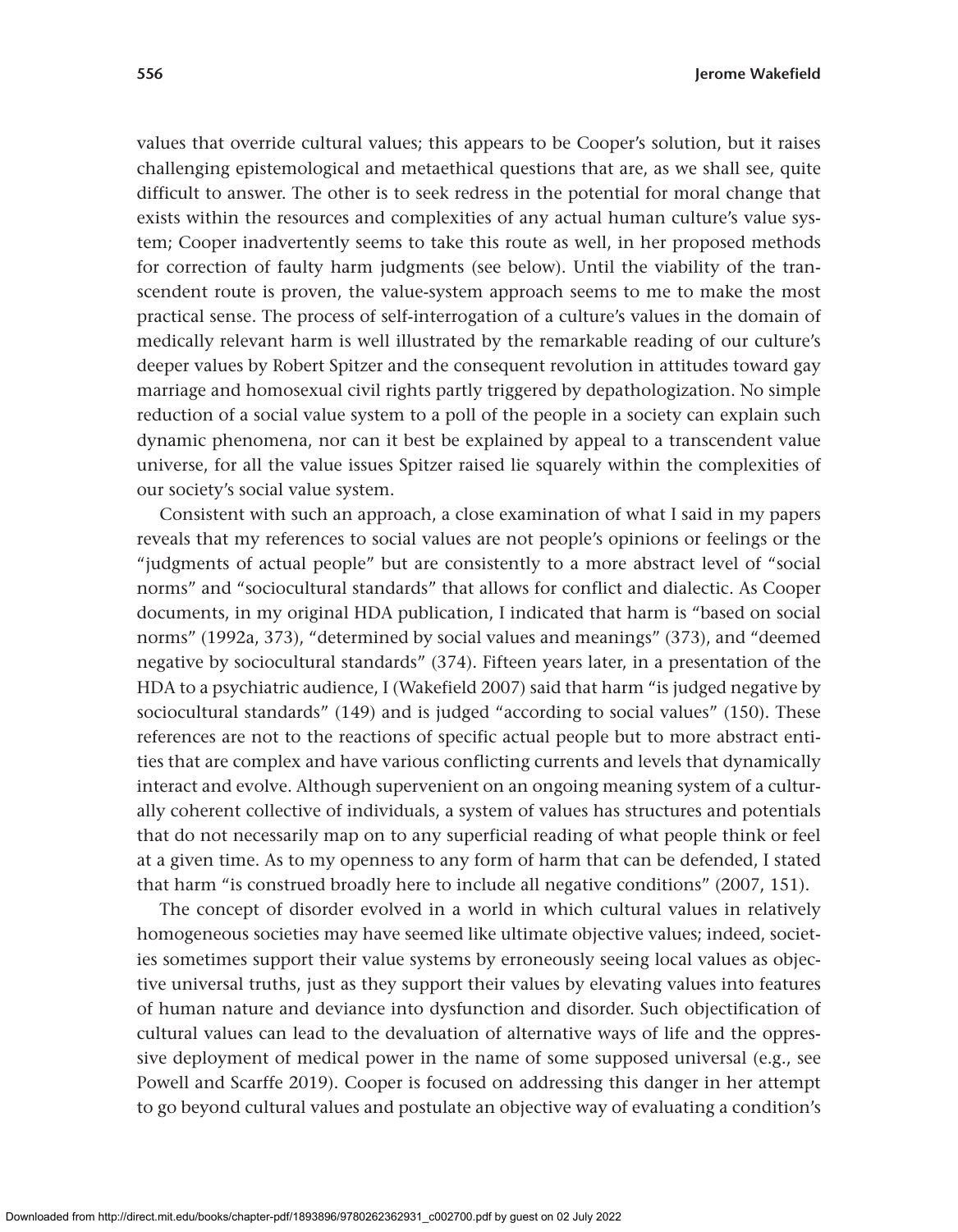harmfulness in making a diagnosis. However, her solution is open to the same danger of reification of local values into transcendent truths as is the problem it is meant to solve.

There is nothing sacred about the precise way I formulated the harm criterion. I am open to rethinking and amending it if an alternative approach can be cogently elaborated and defended so that it is not an arbitrary imposition that is simply an expression of Western triumphalism (for discussion of some of the inevitable dangers of such an attempt, see Wakefield and Conrad 2019). I argue below that Cooper fails to provide any such rationale. For now, I tend to see such hypothesized transcendent value considerations as latent or implicit strands in virtually every human community's social value system rather than something standing outside of and in addition to social values.

#### **Why Social Values?**

All that said, why, then, did I feel it useful to specify that diagnostic harm reflects social values? One tactical motive was to prevent the possible misunderstanding that the harm is also, like dysfunction, related to evolutionary theory and represents a lowering of fitness. The evolutionary view of harm has been expressed in the literature and is easily confused with the HDA, and I disputed it in my original HDA paper (Wakefield 1992a). Without clarity on this point, the disorder status of conditions that cause sheerly socially anchored harms, such as dyslexia (reading disorder), is more difficult to address. Dyslexia has been a much-discussed controversial example deployed by critics of the HDA from the outset because its harm seems distant from evolutionary considerations and it does not involve alteration in fitness so far as we know, and the "social values" addendum makes clear how dyslexia can be harmful in the relevant way.

However, the primary motivation for the social values addendum was a theoreticalexplanatory consideration. Whether a condition is a disorder is not determined by how the diagnosed individual subjectively happens to feel about the condition's effects but by more "objective" standards determined by the culture's value system. Thus, for example, infertility at prime childbearing age is a disorder even if a patient has decided not to have children because ability to reproduce is generally considered a valuable capability in our society and deprivation of this ability is considered a prima facie harm irrespective of benefits that might accrue. Harm is also not determined by the idiosyncratic values of the physician. Medicine in our time is a socially sanctioned activity that carries with it the obligation to alleviate harm as it is understood by the society at large. Of course, in medicine, as in all professions, there are occasional conflictual situations in which supererogatory moral commitments override such standard understandings.

The "social values" qualifier also captures the inevitable degree of social relativity present in disorder status. If a failure of function has no impact on anything valued by a specific culture, it is not a disorder for that culture but merely a harmless dysfunction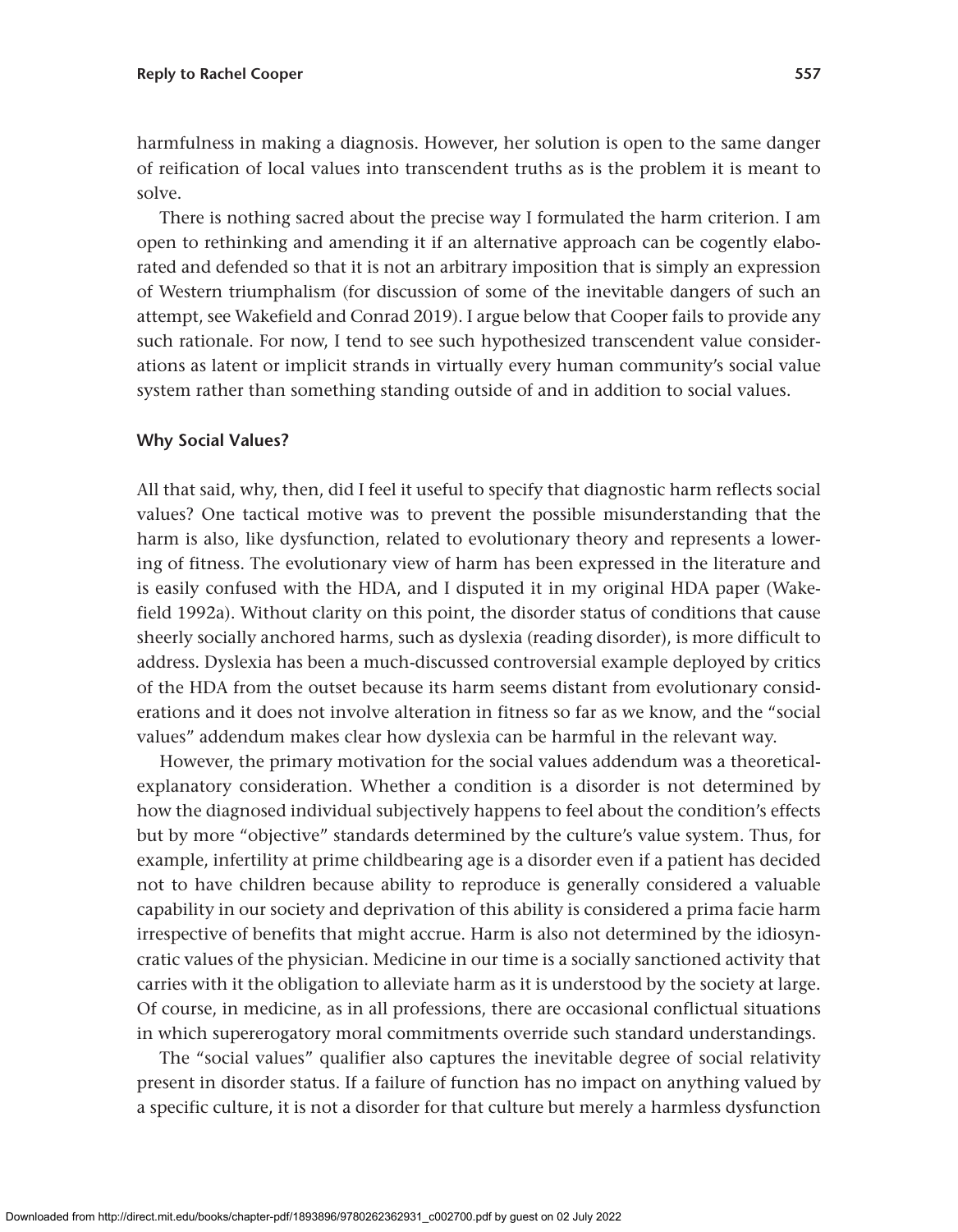or anomaly. The HDA allows for an appropriate degree of such cultural relativity. The HDA of course severely limits value-based cultural relativism of disorder because of the factual dysfunction requirement that is in principle independent of social values. The factual dysfunction requirement prevents disorder from being manufactured from the whole cloth of cultural values. But, equally, the social values anchoring of harm prevents disorder from being manufactured from dysfunction within a culture in which the dysfunction is not harmful.

For example, assume that the theory is true that dyslexia is caused by a minor malfunction of the corpus collosum linking the two brain hemispheres, such that the dysfunction limits the rate of information transfer from one hemisphere to the other, and it is then difficult to learn to read due to the unique and extraordinary cross-brainhemispheric information integration demanded by our reading, but the dysfunction has no other negative effects. Because in our culture, reading is a highly valued practice, this dysfunction is harmful and thus a medical disorder. However, the same dysfunction in a preliterate society that existed 1,000 years before reading was invented, or in a postliterate society 1,000 years from now in which reading is obsolete, would not be considered a medical disorder but rather a harmless anomaly. Variations in values from society to society also enter into harm judgments when there may be agreement on broader values but disagreement on the details of how those values are realized. It seems to me that some degree of such cultural relativity of disorder cannot be avoided.

Social context must enter into the medical evaluation of harm because it is possible for different cultures to have different fundamental values that yield differences in what is harmful, and yet both societies are morally acceptable. Consequently, what is harmful dysfunction in one society can be a harmless anomaly in another society. To take a well-known example, there are fundamental differences between cultures in the attitude toward the balance between personal striving and individual autonomy, on one hand, and group cohesiveness and subservience to group well-being, on the other. In a society focused on individual self-realization, a dysfunction that caused pronounced behavior fitting the group-above-self society's ideal of subservience to the group might be considered a disorder, but the same dysfunction would not be considered a disorder—and might actually be considered a desirable advantage—in the other society. To consider a more mundane example, there are many harmless "commensal" viruses that infect human beings with no harm, and they are not considered disorders. There is also a virus that causes a modest weight gain due to disruption of appetitive mechanisms and no other negative effects. In our society, we are very weight conscious in our aesthetics, and this virus would be considered a disorder. However, in other societies in which an ample figure is the ideal, this virus would not be considered a disorder but commensal.

Moreover, there are many universal human features that have culturally variable parameter settings so that the actual instantiations of these values differ across cultures.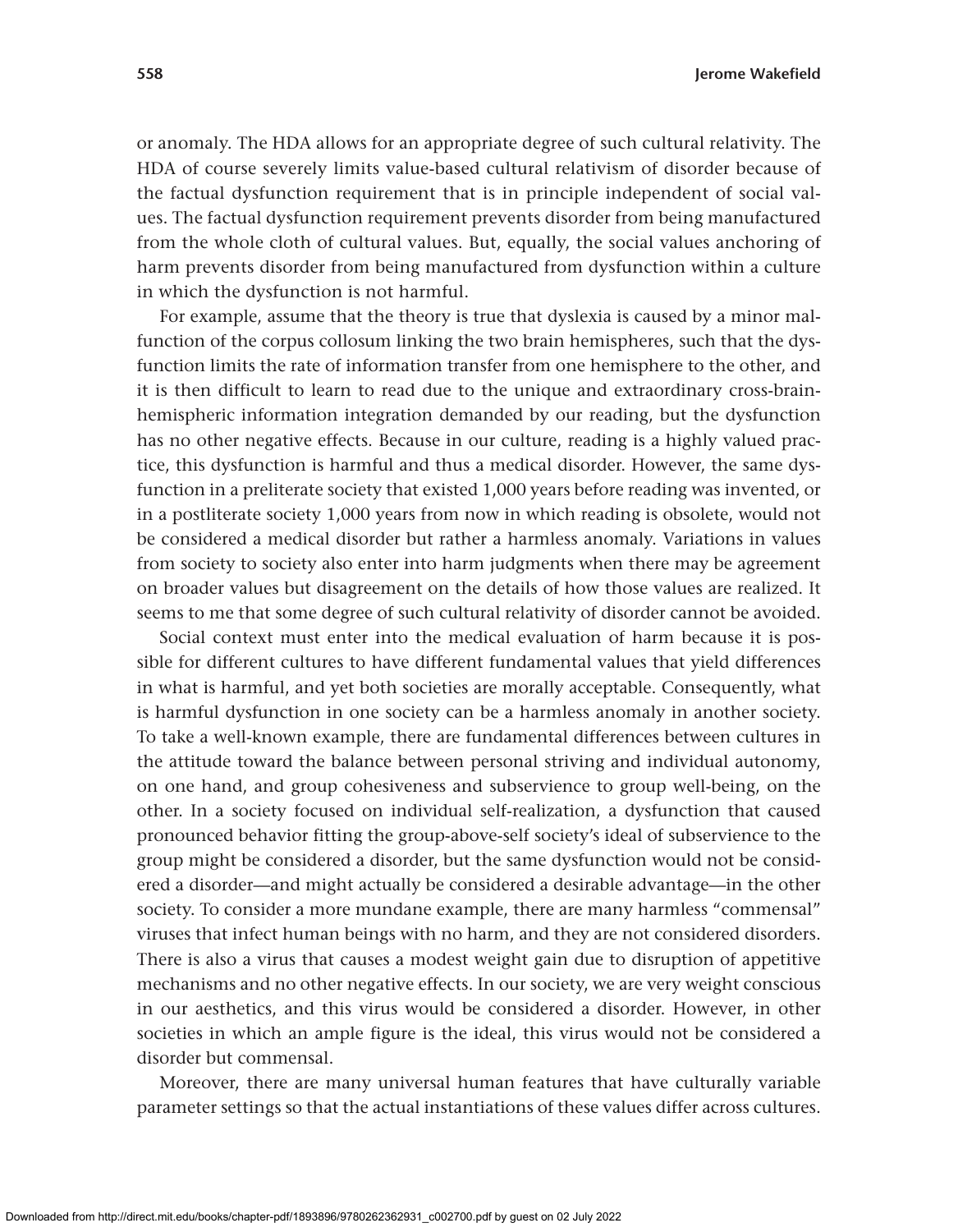What foods are acceptable to eat, what sexual activities are acceptable at what age and with whom, what emotions at what intensity and duration are acceptable and are proportional reactions to events (e.g., how much sadness or grief is appropriate and for how long given each kind of loss), and so on all vary enormously. This is not necessarily a matter of one society having better values than another and is comparable to different societies having different languages that instantiate the universal human capacity for language, so that whether an utterance is a grammatical sentence depends on the culture within which it is uttered. The social embedding of harm is indicated by the *Diagnostic and Statistical Manual of Mental Disorders*'s (*DSM*'s) emphasis on role impairment as a basic form of harm. Role impairment is a form of *pro tanto* harm across cultures, but cultures differ in their social roles and role expectations and thus will differ in whether specific inabilities represent role impairment. An inability to deal with certain bureaucratic social demands of a developed economy may be irrelevant in a simpler society in which individuals can go alone on long hunting trips for much of the year. Conversely, a dysfunction that causes an inability to engage in a simpler society's most important activities of hunting and gathering may be irrelevant in a developed society in which there are myriad occupations with varying required abilities from which to choose.

### **Anorexia Island**

As we saw, Cooper's basic objection is that my "social values" approach to harm anchors harm in the judgments of fallible "actual people" who can err about what is harmful. Cooper at times appears to look to some other source of value that lies beyond the entire social value system, given that "people often do not know what is in their own best interest or in the best interest of others." If we interpret her in this way, then what we would need to make sense of Cooper's position is some account of the nature and epistemological accessibility of the culture-transcendent values that determine medically relevant harm within a culture. However, such a rationale is not on offer. Cooper oddly combines an unwavering confidence that the HDA is incorrect in specifying that harm is understood in terms of social values with a professed lack of any systematic rationale for judging harm in any other way, other than by her own intuitions. Cooper repeatedly asserts that she has no such account that would justify or explain the validity of her intuitions and suggests that no such account is in reach: "Figuring out what harms an individual, or what comes to the same thing—what the good life is for an individual—is very difficult. This is not an issue that I will be able to resolve here"; "Although various accounts of the good for an individual have been proposed, all are problematic"; "In this chapter, I will not be able to determine the correct account of the good life"; "Here I will not resolve the problem of how to determine the nature of the good life or of harm"; "I have argued that no fully satisfactory account of the good life exists." Having no theory of value transcendence, she still insists, "On one point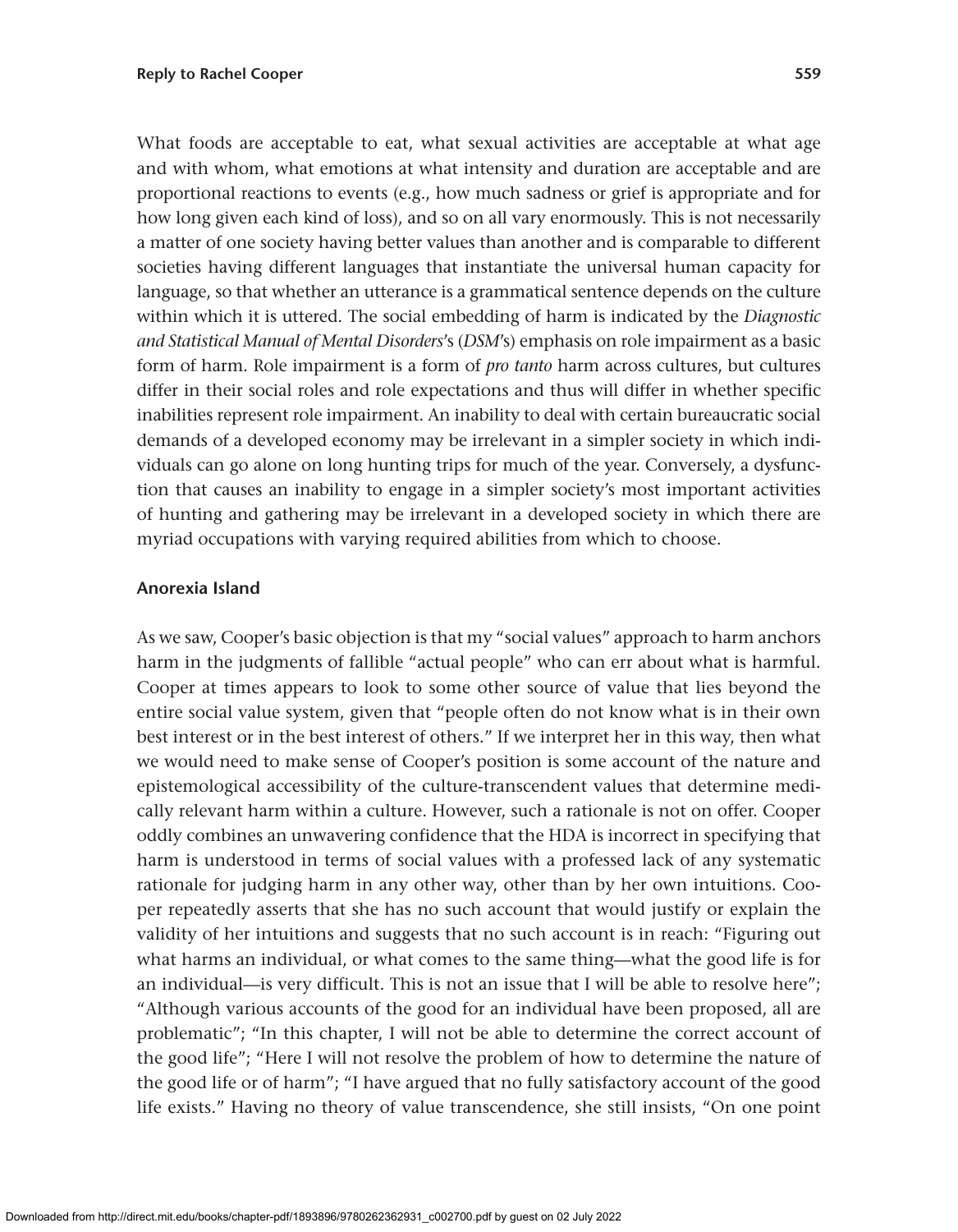I am sure, however, and that is that saying that harm is determined by one's society will not do."

Nevertheless, Cooper is confident that the social values construal of harm is wrong, and she thinks that she has a knock-down counterargument: "There are cases where it is extremely plausible that a cultural group can be mistaken about what is valuable." That is, entire societies can be wrong about what is harmful, so social values cannot be the baseline for judging harm. In support of the claim that entire societies can be wrong about what is harmful, Cooper provides the following thought experiment in which a society adopts an anorexic-like aesthetic:

There are cases where it is extremely plausible that a cultural group can be mistaken about what is valuable. Take the case of "pro-ana" groups, which are groups that promote the idea that anorexia is a good thing. Pro-ana groups are generally web based.…Suppose that the members of pro-ana groups get fed up with members of the dominant culture interfering in their chosen lifestyle. They purchase a small island and set up their own community. Anorexia becomes fashionable, and the numbers of the island swell. At some point, the pro-ana group will form a culture that is just as surely a culture as any other.

I am not sure I agree that a special-purpose isolated group set up for people who already share a minority aesthetic that emerged in a larger culture is therefore a culture. But leave that issue aside. This seems on its face to be an example about harm and culture, not about medical judgment. The individuals on this imagined island think anorexic-level thinness is a desirable aesthetic ideal, but that does make them anorexic in the psychiatric sense because their behavior does not result from a dysfunction. It becomes relevant to the HDA if we imagine either that they are all suffering from dysfunctions and are truly anorexic and embrace their condition (much like, say, the hearing impaired have created a community that embraces their lack of hearing), or that in such an anorexia-positive society, an individual develops a dysfunction that causes anorexia. Let's proceed with the latter scenario, in which there is a dysfunctional individual whose dysfunction's effects match the culture's anorexic ideal. The question is: first, does this individual have a disorder and, second, do they have a disorder according to the HDA? Cooper's point is that such an individual would not be harmed as judged by cultural standards, and thus would not be judged to have a disorder by the HDA, when in fact the individual is harmed and does have a disorder.

I think the anorexic individual in the anorexic society would still have a disorder according to the HDA. To see why, we might first ask, how does Cooper know that the anorexic ideal that is highly valued in this culture is harmful in the case of the dysfunctional individual despite being valued? She explains, "Anorexia is not a good because people with anorexia become obsessed with food-related issues (and having a life that resolves around this is an impoverished life) and risk death. Whatever their beliefs, anorexia remains a disorder because it remains harmful."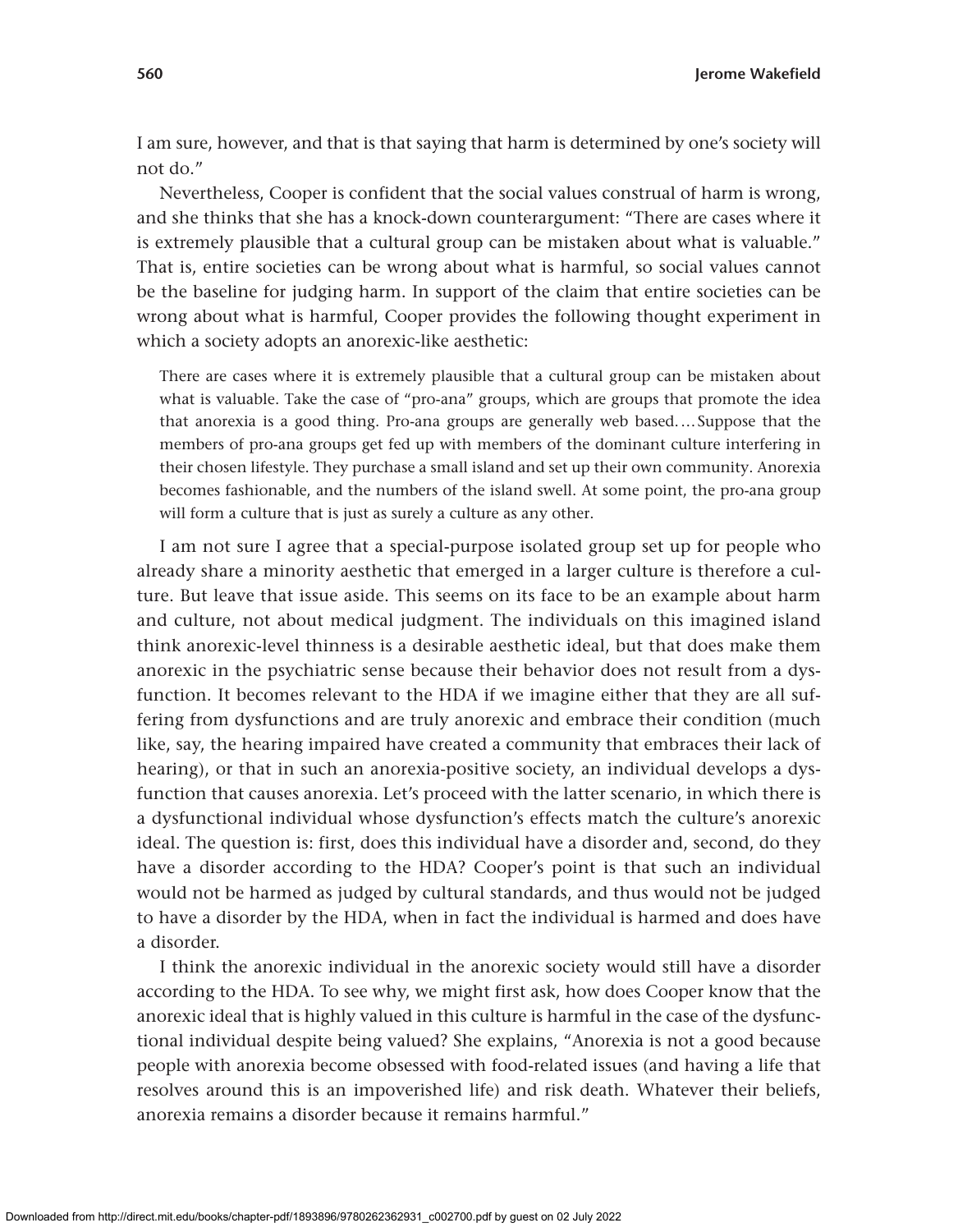Cooper's supposedly culture-transcendent judgment that there is harm is perfectly accessible to members of the anorexic society, but Cooper seems to run together the anorexic ideal with the described harms of being anorexic so as to suggest that the afflicted individuals don't judge there to be harm. However, like just about all other human beings, pro-ana individuals presumably understand that death is a bad thing and should be avoided if possible. They may, like mountain climbers and military officers, realize that their chosen ideal life entails a greater risk of physical weakness or death than they might otherwise have but accept the management of that risk as part of the pursuit of their ideal. They also understand that it is bad to lead an impoverished life, although whether they consider a life focused on sharing ideas with friends about dieting, food regulation, and the pursuit of bodily aesthetics (as occurs on the proana websites) to be an impoverished life remains questionable; obsessed "foodies" or extreme-thinness-yields-longevity dieters seem to have related preoccupations that do not necessarily yield impoverished lives. Moreover, like virtually all human beings, the pro-ana people understand that a very large part of the good life is being a successful and admired member of one's society, which entails partaking of socially valued roles and aims. Those who fail to engage in these cultural practices may thereby lose out in multiple social domains and roles or fail to participate socially as well as they might, which is a basic *pro tanto* harm. On the other hand, those who have a dysfunction causing their anorexic pursuits do benefit from successful social engagement but suffer a variety of other harms easily recognized as direct *pro tanto* harms by the pro-ana members themselves, eventually possibly including, for example, such harms as pain, loss of mobility, fatigue, and, ironically, the inability to thus present one's desirable body to others in social interactions.

In sum, in ways that Cooper does not acknowledge, the pro-ana people have the resources within the values of their culture to engage in the very dialectic that Cooper is engaging in. They are capable based on their available value resources of arriving at a reasoned conclusion about the potential harmfulness of their pursuit of thinness, but they value it nonetheless. And, they are able to understand that any individual whether everyone in the society or just a few individuals—who has a psychological dysfunction that causes the individual to pursue anorexic values is disadvantaged in not being as capable of managing the potential *pro tanto* harms that come with these pursuits. These *pro tanto* harms, which are separable from the anorexic ideal itself, are sufficient for satisfying the harm requirement for HDA disorder attribution.

All that said, I would not want to deny that there is a sense in which entire cultures can be wrong about what is harmful. I believe, however, that whatever universal values can come to the rescue of such a culture are already implicit in and excavatable from within a culture's value system. Moreover, it is simply a fallacy to reason from "social values can get medically relevant harm wrong" to "therefore, there must be a source entirely beyond social values for discovering medically relevant harm," just as it is a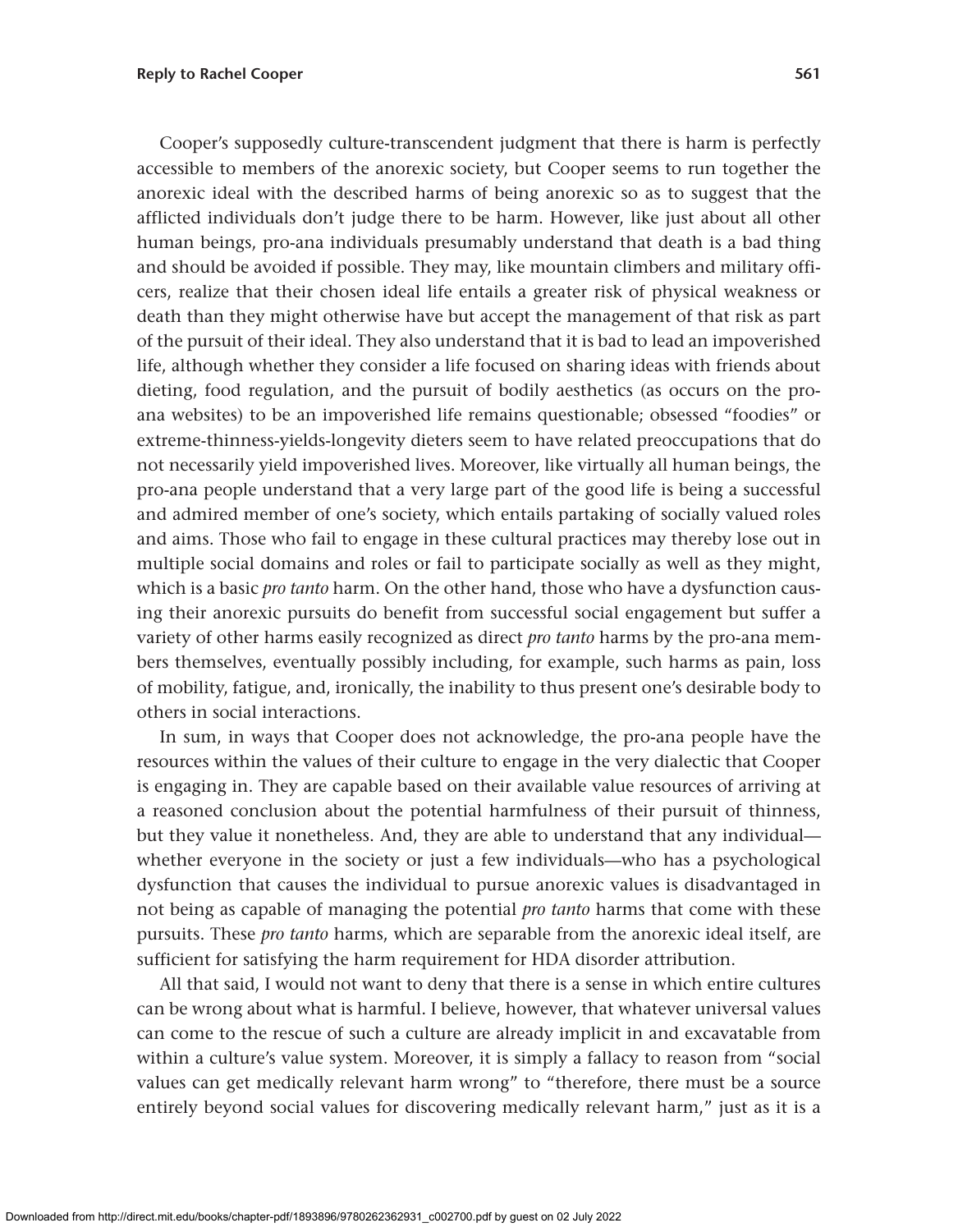fallacy to reason from "perception of what is immediately around us can go wrong" to "therefore, there must be a source entirely beyond perception for discovering what is immediately around us," and a fallacy to reason from "the available evidence in support of a theory can mislead us" to "therefore, there must be a source entirely beyond the available evidence for discovering which theory it is justified to believe."

Cooper is sufficiently confident that her intuitions can override the value foundations of an imagined society devoted to the value of thinness that she does not stop to wonder whether her judgment could just be her own culturally anchored values being projected into the world, in much the same manner as in an earlier time, "objective" European values were seen as superior to the immoral and harmful practices of "primitive" cultures. Should we equally reject culturally accepted practices such as lipstretching, tattoos, circumcision, and other potentially harmful bodily modifications that define entry into a community or are aesthetic ideals in cultures other than our own? Oddly enough, while a society supporting thinness doesn't make the grade for Cooper as an acceptable cultural value, elsewhere she (Cooper 2007a) is sympathetic to deaf mothers depriving their children of the cochlear implants that would give the children the lifelong ability to hear because the parents prefer the child to be a full part of the deaf subcommunity. This suggests a lack of parity of reasoning that may reflect a confusion of local views du jour with transcendent insight.

#### **Three Methods for Challenging Initial Harm Judgments**

Having claimed that a culture's judgments of harm can be fundamentally wrong, Cooper then offers her attempt at a solution to how to reach culturally transcendent values ("One of the main aims of section III is to consider in greater detail how we might reflect on our initial gut reactions regarding harmfulness and improve upon them"), namely, three methods for how to engage in extended reflection and challenge standard gut-reaction views on whether a condition is harmful. The three methods are as follows: *(1) Think: Does this condition really cause any harm? (2) Break down claimed costs and benefits and make a list. (3) Consider consistency across judgments.*

Cooper's methods for exploring harm are innocuous enough, but there are several problems. First, the "list" approach of method 2 reveals an important point on which Cooper goes astray, undermining several of the arguments in her paper. The harm component of the concept of disorder works in terms of *pro tanto* direct harms (except where there is a biological "trade-off" situation), whereas Cooper allows her guidelines to encompass all the possible harms and benefits that a condition may bring and aims to judge overall benefit versus harm. This diverges dramatically from the way "disorder" is used in medicine.

Medical judgments of disorder examine harm in a restricted, diagnostically relevant way that stays close to the immediate effects of the dysfunction and usually involves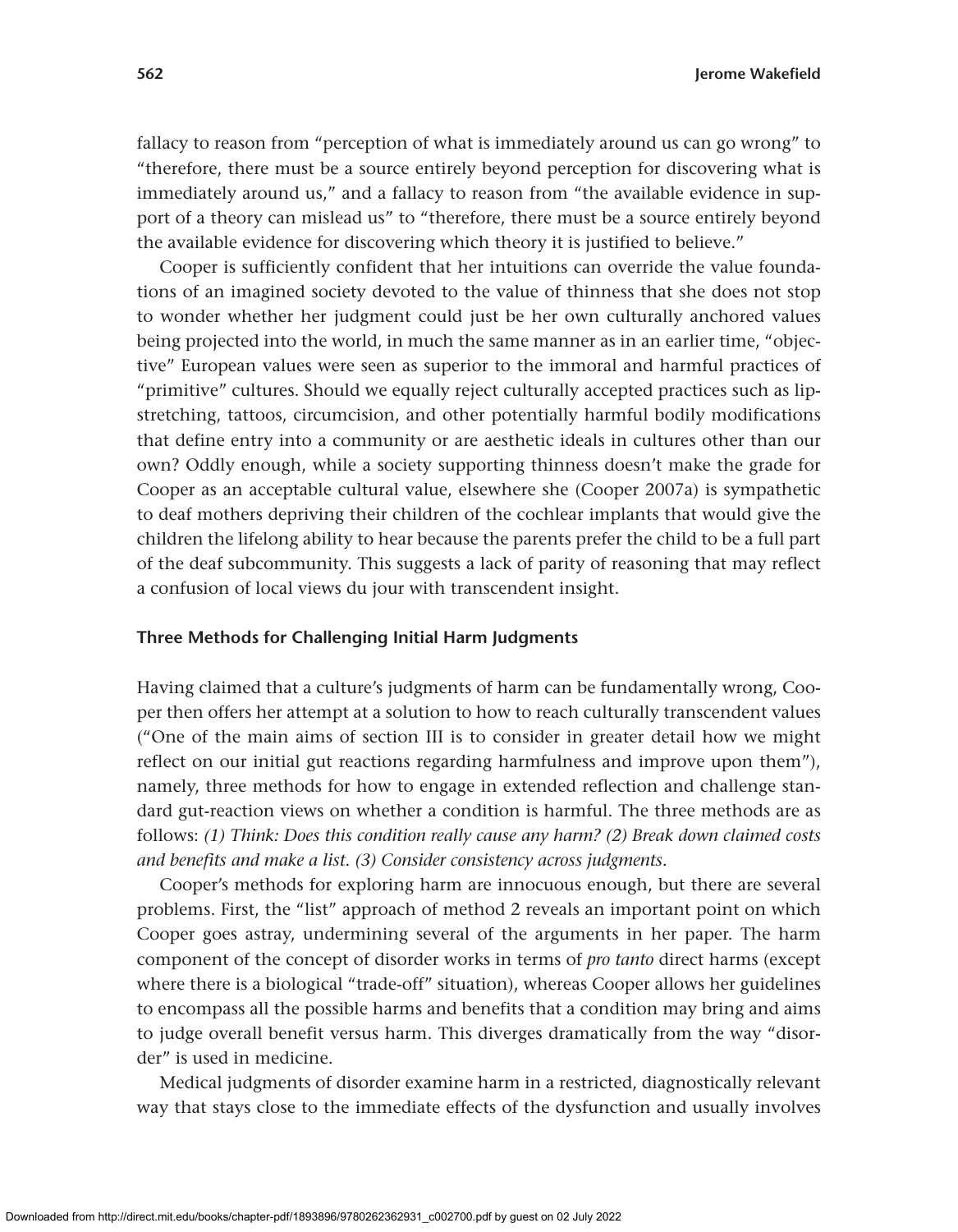pretty basic harms. There are many larger considerations regarding whether a diagnosed disorder should be treated, but those larger considerations do not generally enter into the diagnostic judgment itself. In judging more generally whether a dysfunction is harmful outside of a diagnostic context, one can take into account all the negatives and positives that issue from the dysfunction and form an "on-balance" judgment of overall harm versus benefit. However, the harm component of medical diagnosis does not work this way, which is why a physician does not need to evaluate your overall life, consider your life plans, and discern your hidden desires to reach a diagnosis. The diagnostically relevant harm associated with dysfunctions is not a matter of on-balance overall net harm but of *pro tanto* harm that emerges relatively directly from the dysfunction. This has long been obvious from examples such as the fact that cowpox can prevent smallpox; cowpox is a disorder due to its direct harmful *pro tanto* symptoms even if it later saves you from dying of smallpox and is an overall benefit. Similarly, your broken arm is a disorder even if it earns you a fortune from insurance that outweighs in benefit any harm suffered from the broken arm itself. In judging whether or how to treat a condition, of course all potential benefits and harms can be taken into account, but when judging whether a condition is a disorder, only *pro tanto* harm is relevant. Cooper's discussions of disorders here and elsewhere include a wide-ranging identification of harms and benefits in a way that potentially runs afoul of the *pro tanto* nature of diagnostically relevant harm for disorder attribution. Cooper's recommendation to evaluate whether a condition is harmful by making a list of the condition's overall harms and benefits is not in any simple way applicable to attribution of disorder versus nondisorder, although it may serve other purposes such as deciding whether overall it is preferable to treat or leave a condition untreated, as in the case deafness (Cooper 2007a).

Schwartz (2007) makes a similar error in his critique of the HDA's harm component, arguing that a disorder, whatever harm it causes, might have a benefit as well that makes it overall beneficial and not harmful: "Making harm a necessary requirement opens the theory to counterexamples involving diseases that benefit their victims, such as flat feet keeping a young man out of the army or cowpox conferring immunity during a smallpox epidemic" (56). However, a dysfunction's direct *pro tanto* harms, not on-balance harms, are the diagnostically relevant harms, which is why *DSM* contains symptom lists, not vast questionnaires for evaluating a condition's possible overall impact on a person's life. Thus, if flat feet are due to a dysfunction and cause discomfort when walking or running or bearing weight, then there is a disorder, even if the condition has the indirect and on-balance beneficial effect of saving one's life by keeping one out of the army. Moreover, harm is not judged on an individual basis that depends on accidental facts like one's being evaluated for forced entry into the armed services. One would judge the harmfulness of flat feet in terms of the disposition to typical and direct harm from the condition itself.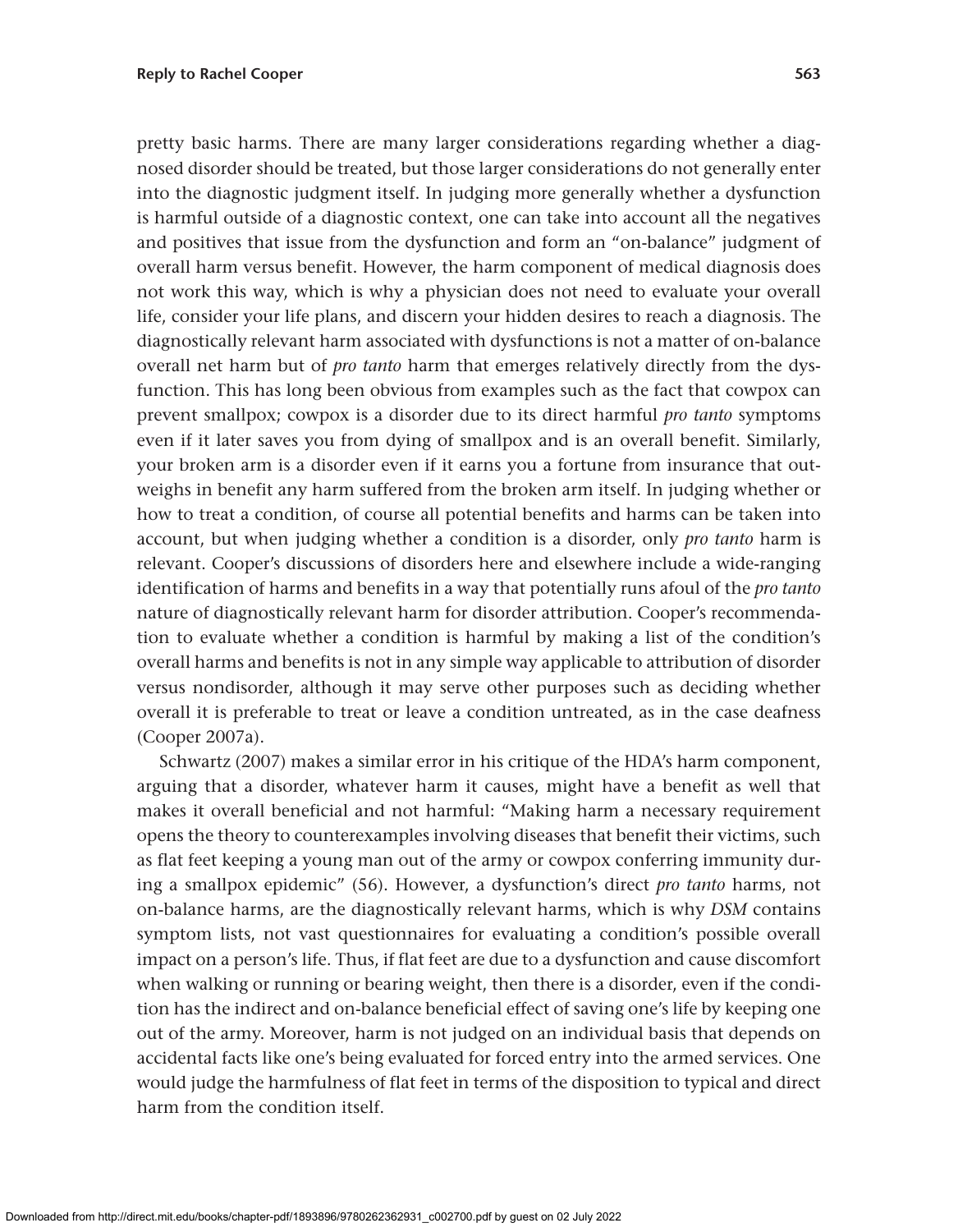Second, Cooper does not really demonstrate with her examples that the guidelines are likely to yield agreement on conclusions about harm, with the outcomes of the described explorations seeming quite uncertain. For example, as anyone who has used the method of making lists of pros and cons will know, her advice to make a list of harms and benefits (and leaving aside her embrace of all possible harms and benefits rather than *pro tanto* harms) may not help very much. This is because, although listing may usefully bring additional considerations into play, it offers little guidance when it comes to the main obstacle to decision making, namely, figuring out which choice provides an overall superior outcome given the incommensurability of many desired goods (or in this case, harms versus benefits). For example, responding to claims by some members of the deaf community, Cooper (2007a) engages in an extended consideration of whether, based on a listing of harms and benefits, deafness should be considered harmful: on one hand, one is unable to hear music, but on the other, one is part of a vibrant community, and so on. In the end, she is unable to make a firm judgment on whether deafness is a disorder given these diverse and difficult-to-compare harms and benefits ("I conclude that whether it is a good or bad thing to be deaf is hard to determine" [579]). Making a list did not really address the issue, which is the incommensurability and variability of various benefits and harms. In any event, as argued above, whether or not deafness is overall harmful and should be treated, it is *pro tanto* harmful and a disorder.

Finally, recall that Cooper's argument is that the value considerations in judging harm may transcend culture, and the motive for the guidelines for challenging one's immediate superficial value reactions is to enable one to transcend one's culturally anchored reactions. The problem is that there is nothing in her three guidelines for amplifying value considerations that offers any grounds for going beyond one's existing culturally anchored value assumptions, though they do helpfully promote an exploration of value implications in a potentially challenging and deeper manner. I would argue that this reveals the actual situation, namely, that we can engage in a value dialectic to get a deeper insight into the harmfulness of a condition and thereby challenge the immediate superficial standard cultural view, but that dialectic takes place within a broader value framework that is itself culturally anchored but at the same time may move the culture forward. Perhaps in putting forward these guidelines, this sort of within-socialvalues dialectic is all that Cooper had in mind, and if so, we are in agreement.

I believe the above perspective applies to what would thus far be the prototype for supposed culture transcendence, the value arguments put forward by Spitzer when confronting the diagnostic status of homosexuality in the context of the deeply anchored disvaluing of homosexuality in our culture. Rather than standing outside our culture and declaring superior moral knowledge as Cooper does in her pro-ana example, all of the considerations Spitzer brought forward with regard to homosexuality's harmlessness, ranging from lack of distress or role impairment to the lessening importance of childbearing in an overpopulated world and the primary importance of the ability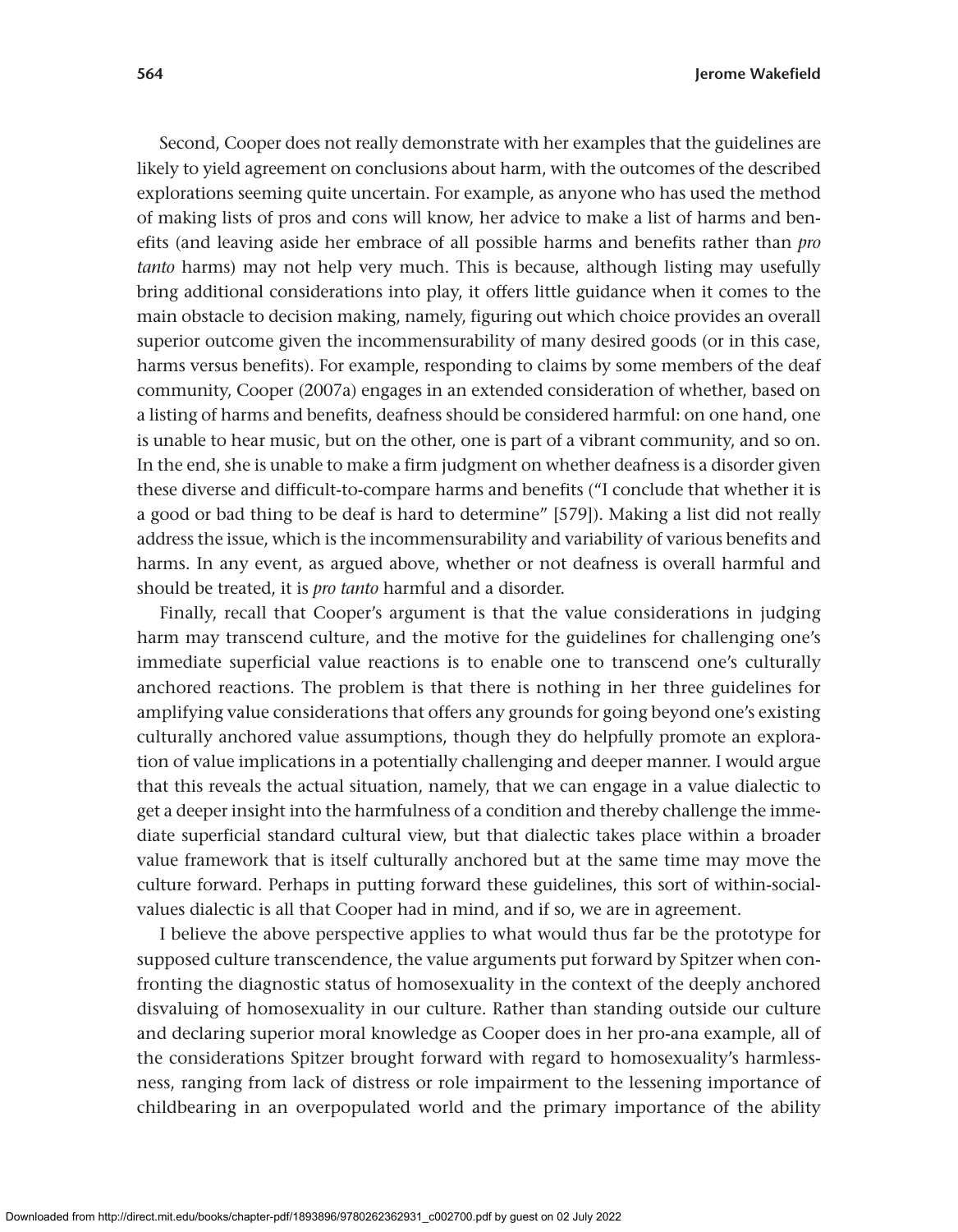to have loving adult relationships, were culturally anchored considerations. However, they were edgy and pushed the culture beyond immediate reactions to confront foundational value issues in a value dialectic that allowed values that were already existent in the culture—for example, equality and acceptance in certain respects—to newly extend to individuals and features they previously did not cover.

#### **Cooper on the Concept of Mental Disorder**

In the course of her argument regarding the nature of the harm required for disorder, Cooper offers her own analysis of the concept of mental disorder as an alternative to the HDA. Taking Cooper's statements literally, it might appear that she is proposing that involuntary behavior in general is pathological: "Plausibly the difference between behavior that is indicative of disorder and normal bad behavior is that the former is voluntary, while the latter is in some way involuntary" [*sic*: presumably "former" and "latter" are switched here—JW]; "behavior characteristic of disorders must be involuntary." However, any notion that involuntariness is somehow intrinsically pathological is implausible on its face because many involuntary reactions are perfectly normal, ranging from emotional reactions (e.g., inability to be calm in the face of an immediate danger; inability to focus on work when one is intensely in love; inability to be cheerful when one has just experienced a loss) and biologically or developmentally based limitations (inability to engage in deliberate action when one is asleep; inability to will oneself to fall sleep; involuntary sexual attraction and arousal) to constraints imposed by moral conscience in individuals of firm conviction (inability to hurt a child or betray a lover). One passage, however, hints at the more plausible proposal that involuntariness is disordered when it is a deviation from what is normally voluntary ("The most plausible distinction is that normal badness is voluntary, while behavior that is symptomatic of a disorder is not under normal voluntary control"). In accordance with this passage, I will more charitably interpret Cooper as proposing not that psychopathology is involuntariness of action per se but that it is rather involuntariness of actions that is usually or formerly or expectably—or "normally"—under voluntary control.

I thus take Cooper to be proposing that a condition is a mental disorder when and only when there is a lessening of voluntary control of behavior from former or expectable levels. The lessening of the scope of the individual's agency is claimed by Cooper to be intrinsically harmful, so distress or role impairment is not required for disorder, just lessening of voluntariness. Note that if there is a loss of normal voluntary control over action, that often constitutes a dysfunction, that is, a failure of some internal system to operate as biologically designed, as in compulsive disorders. If Cooper is correct that such losses of voluntariness are intrinsically harmful, then in those cases both dysfunction and harm would be present, and so that subset of the conditions that Cooper's criterion identifies as disorders would also be disorders under the HDA.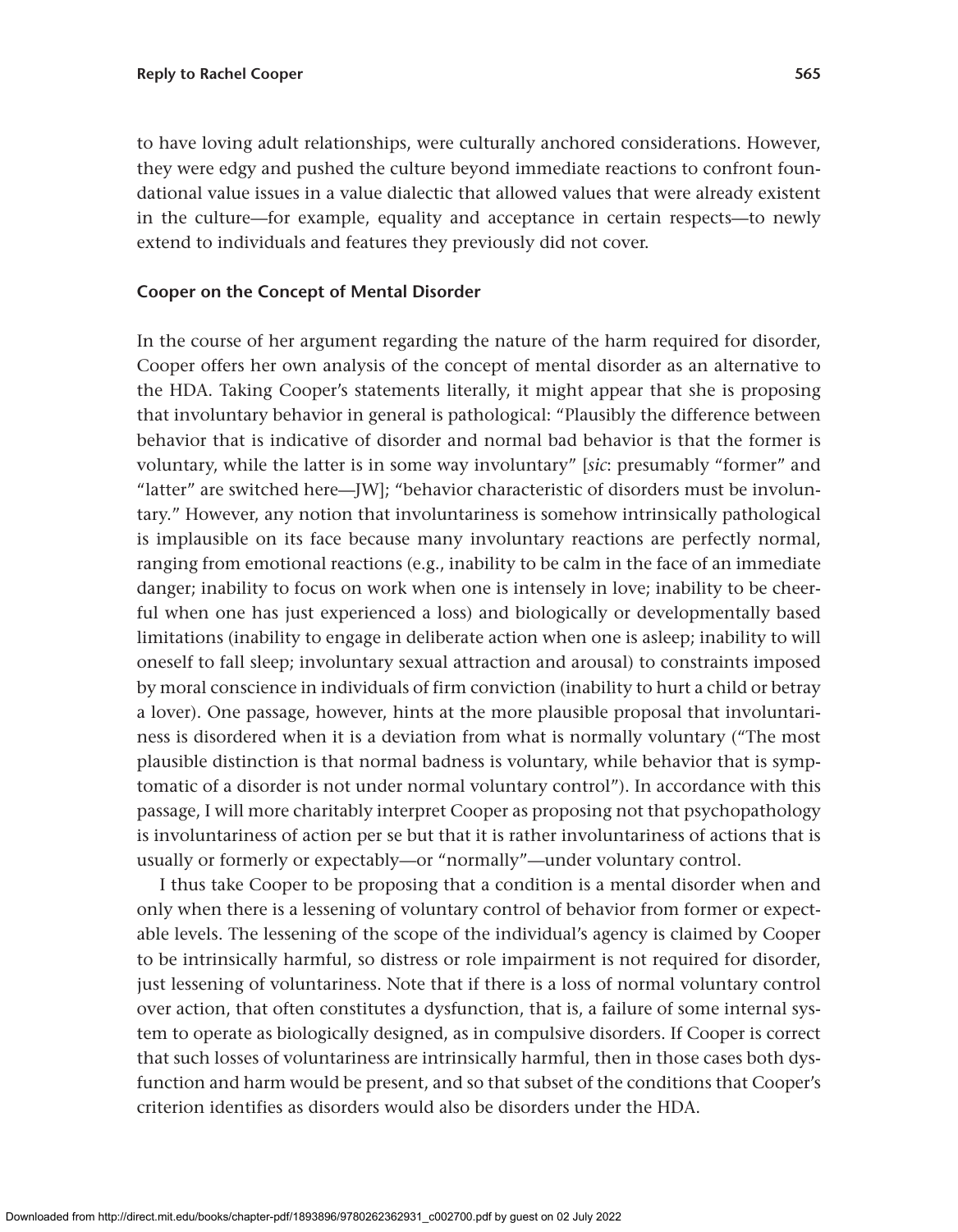Cooper's emphasis on the voluntary versus involuntary distinction as defining of disorder is reminiscent of Widiger and Sankis's (2000) "maladaptive dyscontrol" account of mental disorder, as well as Bergner's (1997) account, in the course of his explicating a definition of disorder proposed by Ossorio (1985), according to which the essence of psychopathology is loss of ability to engage in deliberate action: "When we observe that persons cannot, to a significant degree, choose their actions—that is, when they seem to lack considerable control with respect to initiating or restraining these actions—we take this as grounds for the attribution of psychopathology" (Bergner 1997, 239).

Cooper's proposal fails for reasons similar to the problems that confronted these earlier proposals (Wakefield 1997). When action that is normally under voluntary control becomes involuntary, that sometimes constitutes a dysfunction and, if harmful, a disorder, but not all such reductions in voluntariness are dysfunctions, and so the proposal is overly inclusive. Moreover, by limiting disorders to dyscontrol of normally controlled behaviors, Cooper and these other authors narrow the range of relevant psychological dysfunctions to those that concern failures of agency, yet surely that is not the only way psychological functioning can go wrong. The HDA can make the discriminations necessary here, whereas Cooper's definition cannot.

So, first, it is plain that mental disorder does not in fact require as a necessary condition the movement of some psychological process from the domain of the voluntary to the domain of involuntary control. For one thing, there are many disorders that occur entirely within the domain of the involuntary, where both normal functioning and pathological failure are involuntary. For example, we do not normally have willful control over when we fall asleep, yet the inability to involuntarily fall asleep is a disorder. We do not normally have voluntary control over our feelings of sadness after a loss, yet there are malfunctions of involuntary sadness responses that are depressive disorders. Going all the way back to Augustine, it has been lamented that we normally lack voluntary control over whether or not we become sexually aroused, yet the involuntary inability for a male to have an erection under standardly arousing conditions is considered a disorder. We generally do not have voluntary control of what we perceptually experience when we look at the world around us, yet malfunctions of visual perception (i.e., visual hallucinations) indicate disorder. Contrary to Cooper's analysis, in these and many other cases, involuntary responses are considered disorders despite the fact that the relevant kinds of responses have not previously or normally been voluntary, so there is no change from voluntary to involuntary. Cooper's analysis thus provides no way to distinguish normal from pathological involuntary responses (i.e., responses that are normally not under voluntary control) and thus fails to explain the many disorder judgments about such conditions. These examples are all counterexamples to the necessity of Cooper's analysis.

In addition to pathologies of normally involuntary responses, another kind of counterexample to the necessity of Cooper's voluntary-to-involuntary analysis of mental disorder consists of voluntary reactions that are disorders. Indeed, sometimes increases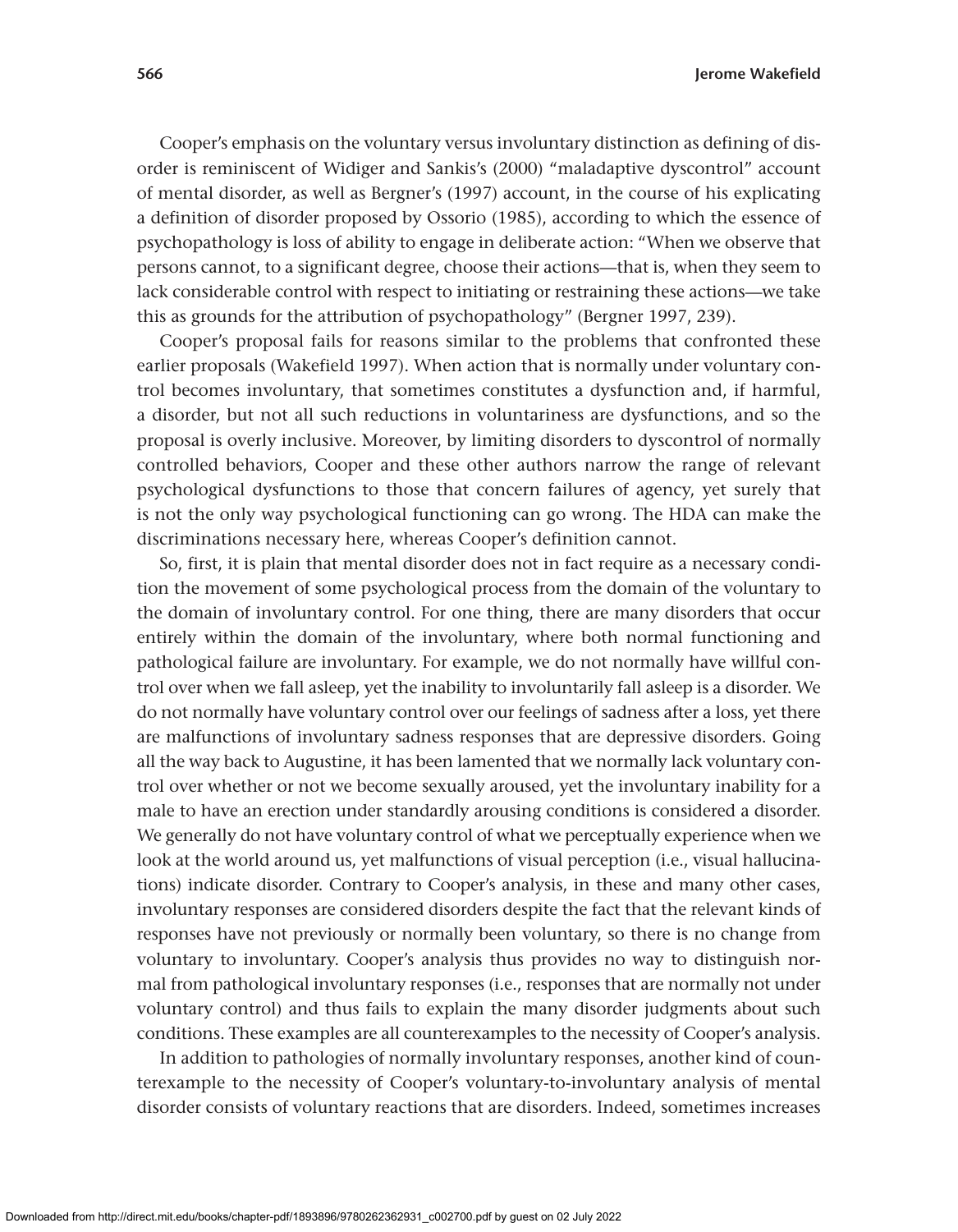in voluntariness can constitute a disorder. There are some internal mechanisms that are biologically designed to act involuntarily and some mechanisms designed to preclude or inhibit certain potential voluntary behaviors, and in those cases, an increase in voluntary control can reveal a dysfunction and, if harmful, a disorder. Consider a person completely in control of his or her emotions, so that the person experiences no involuntary, spontaneous sadness or joy or surprise or love. Or imagine someone who must voluntarily and deliberately select each word when speaking rather than this process occurring largely outside of voluntary awareness. The ability to voluntarily engage in certain behaviors, such as the ability to easily betray those closest to one, to harm other people terribly without suffering involuntary guilt and without involuntary empathy, the ability to act without a sense of integrity limiting one's behavior, and so on, would all be considered health under Cooper's definition because they increase the domain of voluntary psychological action from the normal level. However, these conditions are more likely to be considered pathologies by experts and laypersons alike, just as the broadening of voluntary control in normally automatic physiological functions such as adjustment of heart rate to exercise, the adjustment of pupil dilation to the level of ambient light, and the adjustment of visual perception to indicate size and distance of objects from complex cues would be considered potential pathologies.

Cooper's theory of disorder as transformation of voluntary control to involuntary action does not work as a necessary condition even for some of the very sorts of cases that she cites, such as personality disorders and paraphilias. Both of these kinds of disorders involve behavior that need be no less voluntary than their normal counterparts. The problem is often not the voluntariness but the nature of the desires and perceptions on which the voluntary choice is based. Personality disorders involve voluntary actions within the distorted lens of the personality disorder, but in response to the distortions of that lens, the actions can be just as voluntary as the normal-range individual's actions are voluntary within the lens of a normal-range personality formation. Indeed, sometimes personality disorders open areas of potential action that the normal individual's meaning system would not allow. Although it is true, as Cooper argues, that "we need to be able to say what distinguishes disordered people from those who are simply criminal or anti-social…the criminal's actions are planned, motivated and controlled; they are fully voluntary," it is chillingly true that even the pathologically violent psychopath's behavior can be equally planned, motivated, and controlled but take places within a meaning system that allows the performance of cruel actions that are not often psychologically possible for the normal person of conscience. All personality traits, normal or disordered, shape and constrain subsequent voluntary actions, so the voluntary versus involuntary distinction cannot be what generally discriminates personality disorder from nondisordered personality.

With regard to paraphilias such as pedophilia, there may in general be a range of degrees of voluntariness and involuntariness in responding to one's sexual desires, but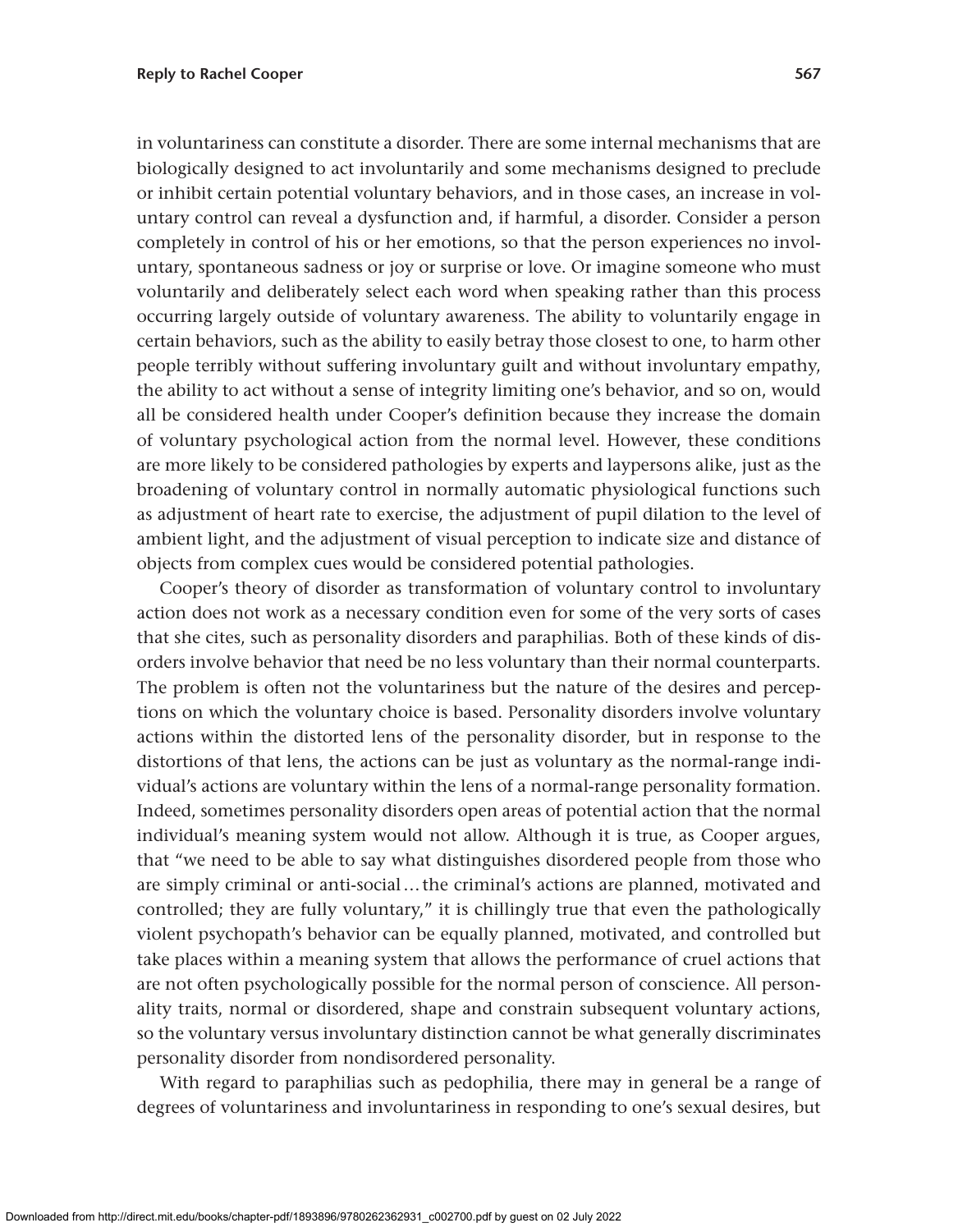the diagnosis of paraphilias depends on the paraphilic nature of the content of one's desire and whether harm results, not on anything having to do with voluntariness or involuntariness. There is nothing necessarily more or less voluntary about attraction to and desire for sex with an adult versus attraction to and desire for sex with a child. It is the paraphilic content of the desire in pedophilia and the harm that results that indicates disorder. Just as normal sexual desire varies in many ways as to the content that is found arousing but the voluntariness level can remain the same across normal sexual preferences, so across the disorder/nondisorder divide the voluntariness level can also remain the same. Indeed, the widened scope for instrumental action beyond the normal range of inhibiting processes might be part of the reason why the pedophile is seen as having a dysfunction.

There are also compelling reasons why Cooper's "involuntariness" analysis is not sufficient for disorder. Many normal psychological processes involve the movement of initially voluntary deliberative processing into a background of learned skills that are no longer within routine voluntary control. Think of learned skills such as playing a piano or speaking a second language. One starts out with entirely deliberative voluntary actions, but as one becomes skilled or fluent, the choice process disappears into the background and action becomes automatic to the point that one becomes totally unaware of the process. Such biologically designed capacities to decrease the degree of voluntariness of behavior are integral to normal psychological functioning. Beyond these sorts of examples, there are many areas of life in which emotional reactions to an object ranging from love to disgust create increasingly involuntary reactions to the object (e.g., when a lover becomes increasingly "simply irresistible"), but such reductions in voluntary responses are not necessarily disorders.

It is also worth noting that a serious consequence of defining mental dysfunctions as pathologies of voluntary control is that this approach defeats one of the central purposes of the analysis of "mental disorder," which is to explain how psychiatry can be a legitimate subdiscipline of medicine and thus how mental disorders are medical disorders. The voluntary/involuntary distinction does not apply to most physical disorders, so the "involuntariness" account cannot serve as a general analysis of the concept of medical disorder, although it can certainly be a theory of the specific type of problem in some mental disorders. To explain what unites medical disorders across mental and physical domains, one needs something like the HDA that proposes a feature, dysfunction, that applies to both domains. With that in hand, one could then test the involuntariness account as a specific theory of some mental dysfunctions.

Why, one might ask, does Cooper feel the need to propose such an obviously inadequate account of disorder? After all, the HDA offers a clear answer to the question with which she starts, "How can we distinguish between disorders and normal criminal or antisocial behavior that harms others?" The HDA explains this sort of distinction in terms of dysfunction. That is, disorder always involves the failure of some mechanism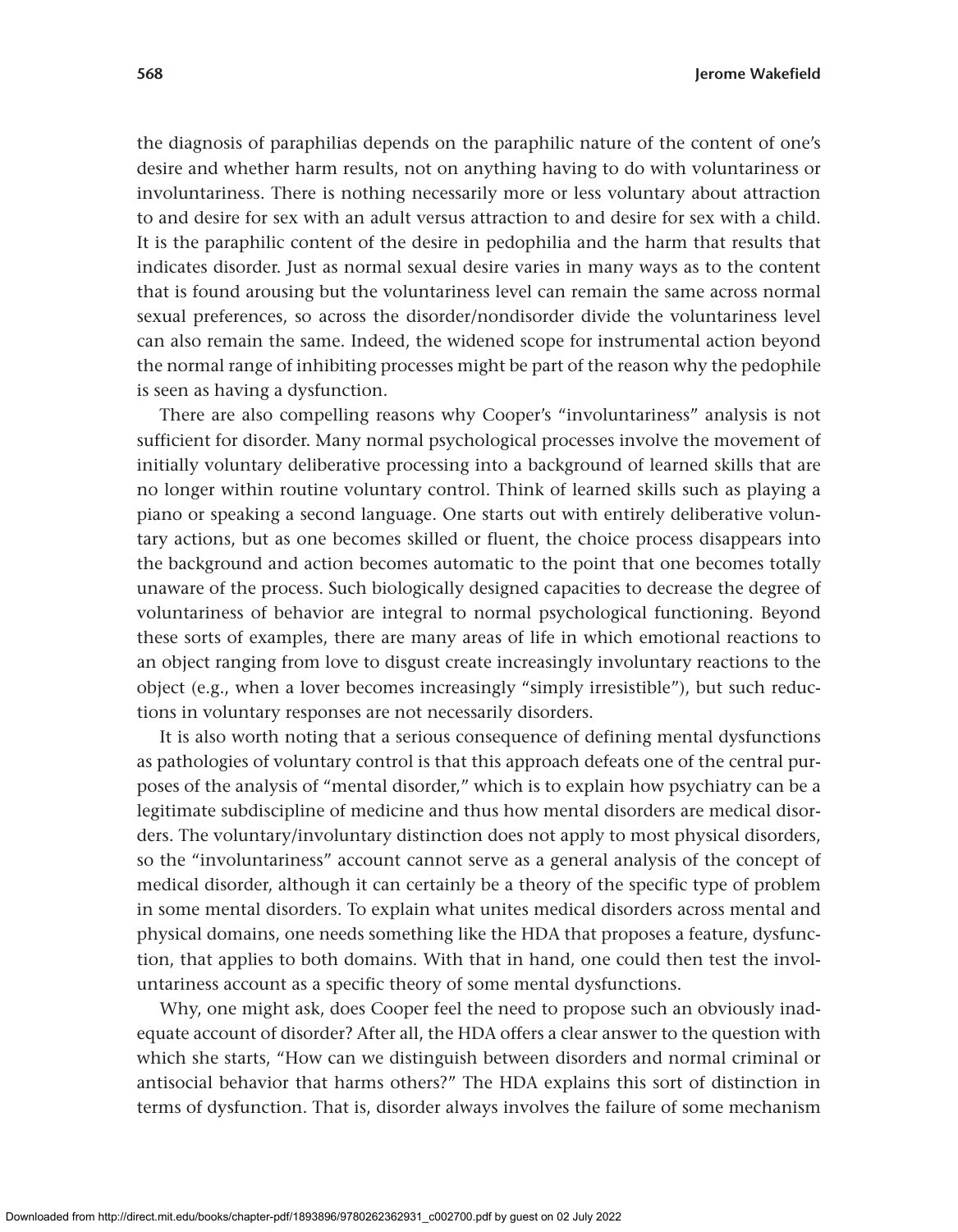to perform its biologically designed function, where biological design is interpreted in evolutionary terms. It is a plausible hypothesis that a dysfunction occurs in severe antisocial conditions, but there are other more plausible explanations for routine criminality. However, Cooper ignores this feature of the HDA because elsewhere (Cooper 2007b), she has rejected the HDA's evolutionary dysfunction component and argued against its validity. Though Cooper does not herself mount this argument here, De Vreese leverages it in the course of her chapter in this volume, and I examine it in some detail in a supplement following this reply to Cooper.

In sum, dysfunctions that cause harm are disorders whether the functions that they interfere with involve voluntary or involuntary responses. Voluntary control is one domain of natural functions and thus one domain for potential dysfunctions, but it is not defining of mental disorder. Involuntary behavior is a disorder when and only when it is a harmful dysfunction.

#### *DSM-5* **and Harm**

Toward the end of her paper, Cooper considers "harm in practice" as it relates to *DSM* diagnosis and specifically "how the idea that disorders are necessarily harmful has a crucial role to play in ensuring that classifications of disorders, such as the influential *DSM*, do not medicalize normal oddities." The harm criterion prevents harmless biologically normal (nondysfunction) states from being classified as disorders, but those conditions are already eliminated from disorder status by the lack of a dysfunction. Thus, the primary impact of the harm criterion is to eliminate *dysfunctions* that are not harmful from disorder status, where there might be a temptation to pathologize the dysfunction despite it doing no harm.

Cooper's statement that the harm requirement prevents pathologization of "normal oddities" is subtly misleading because "nondisordered" does not imply "normal." Nonharmful dysfunctions include anomalous biological design failures, ranging from harmless genetic mutations to fused toes, and inhabit an ample middle ground between disorder and normality. Consequently, for example, the common inference from depathologization of homosexuality to the conclusion that homosexuality is a normal variation of sexual desire is problematic because of the possibility that homosexuality in some forms could still turn out to be due to a dysfunction even if not a disorder (e.g., De Block and Sholl, this volume; Powell and Scarffe 2019).

Cooper tends to emphasize the distress or impairment requirement in the definition of mental disorder and the parallel distress-or-impairment clinical significance criterion (CSC) in diagnostic criteria sets as *the* harm criterion. However, distress and role impairment are not the only kinds of harms in which people can suffer from dysfunctions, and most disorders' symptom-based diagnostic criteria include harmful symptoms of various kinds. So, in many cases, the clinical significance criterion is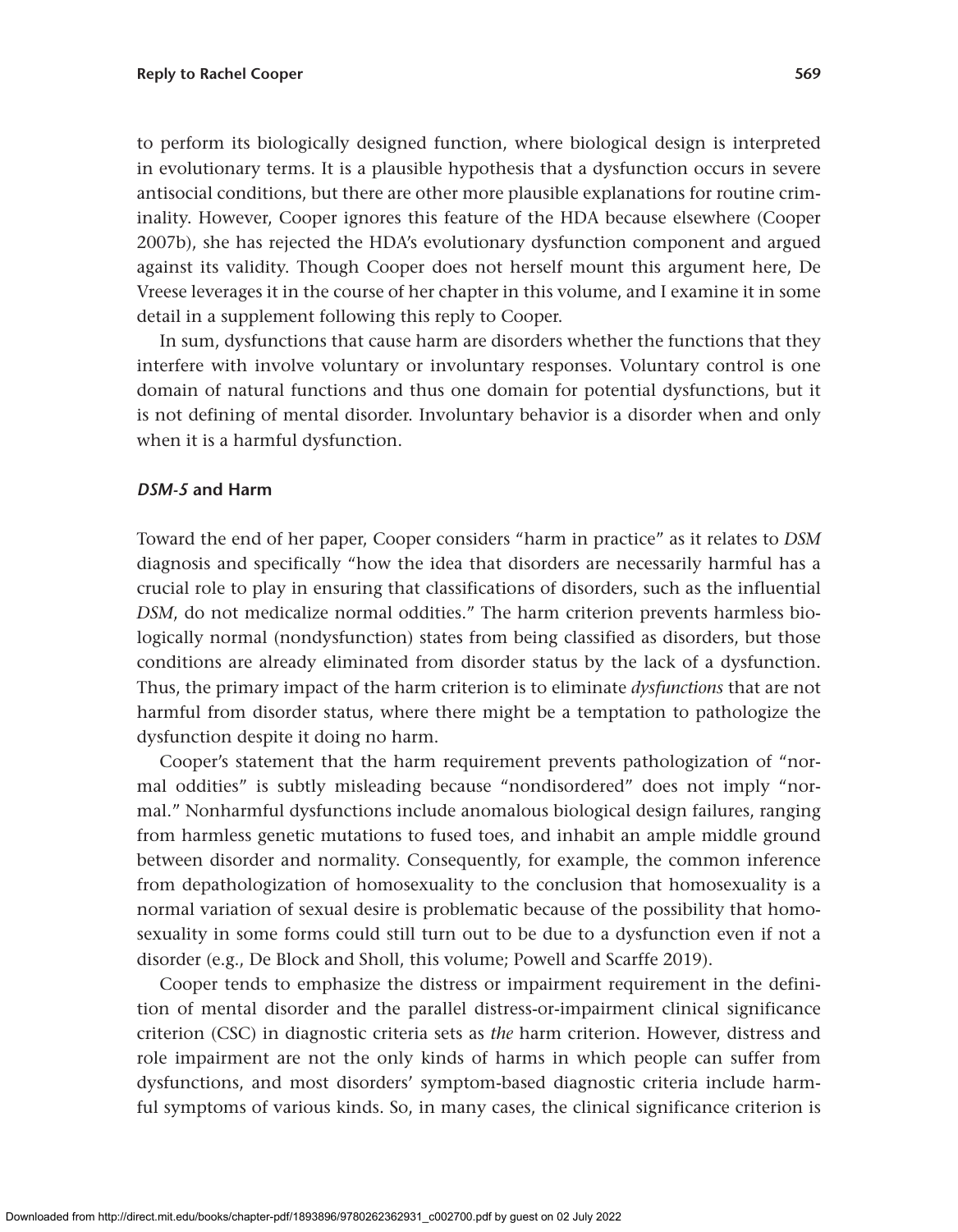unnecessary to ensure harm (Spitzer and Wakefield 1999). It is intended as a backup criterion to ensure harm reaches a certain level and to provide suggestive evidence that there is indeed a dysfunction in cases when symptoms are mild.

Given her view of the importance of the harm requirement in protecting against invalid pathologization, Cooper's primary concern is that *DSM-5*'s (2013) definition of disorder says that the dysfunction "usually" (rather than always) causes distress or disability: "Mental disorders are *usually* associated with significant distress or disability" (20, emphasis added). This, Cooper argues, weakens the conceptual link between disorder and harm and so could open the door to classifying harmless conditions as disorders or even to eliminating the harm requirement entirely as superfluous. I think there is no such danger and that Cooper's apprehension is based on a misinterpretation of the point of *DSM-5*'s "usually" qualifier.

Cooper interprets the "usually" qualifier as an attempt to coordinate with the goal of the *International Classification of Diseases* (*ICD*) to separate diagnosis from role impairment due to the cross-cultural possibilities for spurious diagnosis based on differences in social roles. However, despite that goal, the recent *ICD-11* incorporates virtually the same definition of mental disorder as *DSM-5*, including the "usually" qualifier, so this cannot be the heart of the story.

The "usually" qualifier is intended to allow diagnosis under unusual circumstances in which a type of dysfunction is linked to harm but is either not harmful at the time of diagnosis in the present patient for one reason or another or causes harm that does not fit into the distress-or-role-impairment category. This preserves the link between disorder and harm rather than challenges it. Moreover, Cooper's notion that this is a misconceived novelty introduced into *DSM-5* is factually mistaken. *DSM-III* (1980), the edition that inaugurated the modern *DSM* system of operationalized diagnostic criteria and the first edition to include a definition of mental disorder, defined a mental disorder as "a clinically significant behavioral or psychological syndrome or pattern that occurs in an individual and that is *typically* associated with" harms such as distress or role impairment (Spitzer 1980, 6, emphasis added). So, *DSM-5* simply returns to the earlier *DSM-III* approach on this matter.

Indeed, this sort of qualifier was included in definitions long before *DSM-III*. For example, in defining "medical disorder" in a paper that presented a lengthier forerunner of the *DSM-III* definition of mental disorder, Spitzer and Endicott (1978) state that the condition "in the fully developed or extreme form" (18) is associated with certain harms, including distress, disability, or certain forms of disadvantage. They explain, "The phrase *in the fully developed or extreme form* is used because in medicine many conditions are recognizable in an early form, frequently with the aid of laboratory tests, before they have any undesirable consequences" (1978, 19). Thus, they imply that disorders are not always at the time of diagnosis associated with harm. In a still earlier attempt at defining mental disorder, Spitzer and Wilson (1975) propose the following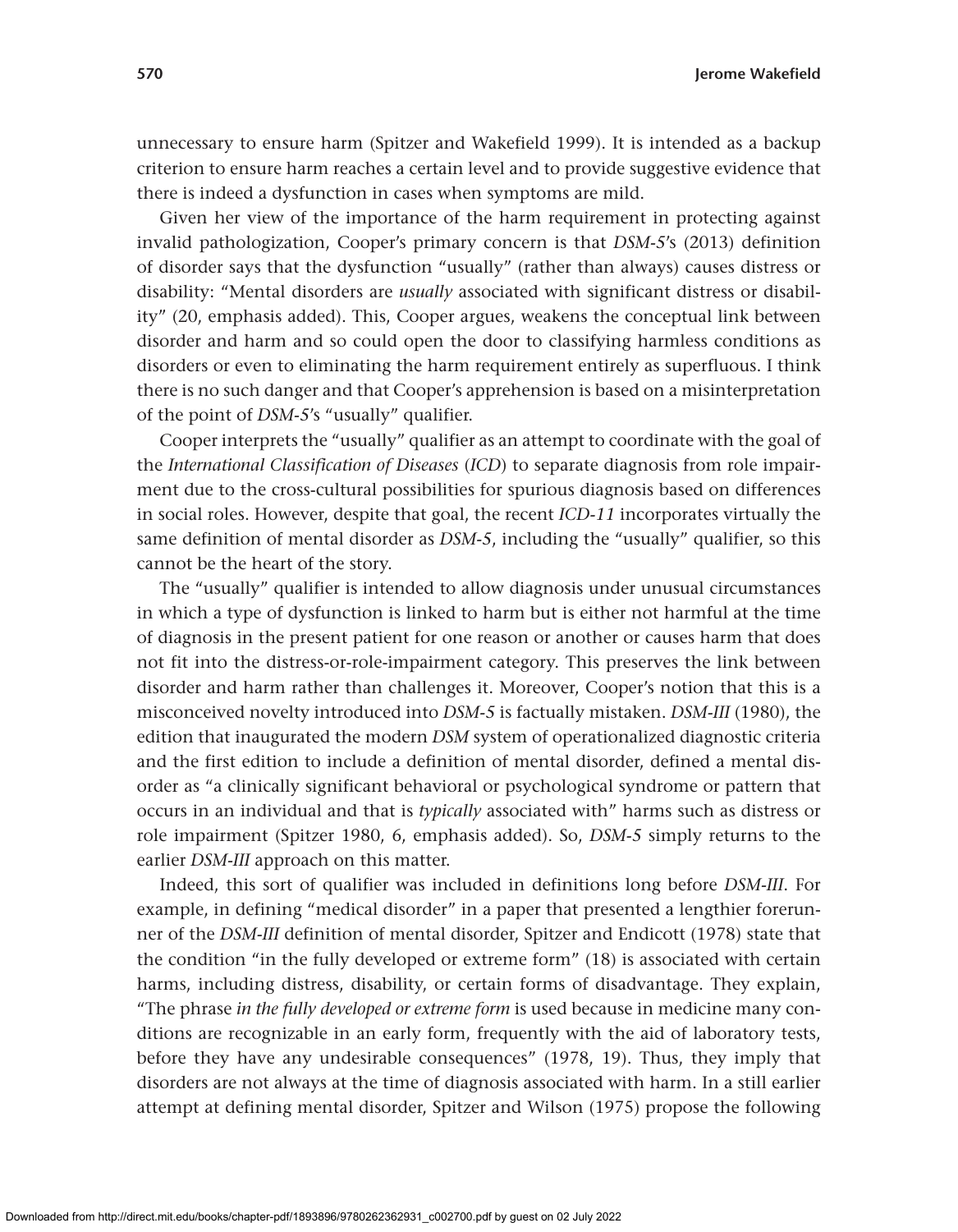criterion: "The condition *in its full blown state* is *regularly* and intrinsically associated with" (829, emphasis added) various harms. They explain,

The phrase "full blown" acknowledges that some psychiatric conditions in an early stage of development may not be associated with subjective distress or impairment, just as many nonpsychiatric medical illnesses may be initially asymptomatic. Similarly, the phrase "regularly…associated with" recognizes that, just as some highly unusual cases of carcinoma may remain totally asymptomatic, so it is possible that some rare persons with even a psychotic illness may not evidence subjective distress or impairment in social effectiveness. These criteria are for defining conditions that are mental disorders, not for defining persons who are overtly ill. (829)

So, Cooper is wrong to portray the introduction of the qualifier "usually" as a break with the past that threatens the integrity of diagnosis. Spitzer and Wilson's comment that "these criteria are for defining conditions that are mental disorders, not for defining persons who are overtly ill," is particularly enlightening in understanding the dispositional nature of the harmfulness criterion.

What, then, happened in between *DSM-III* and *DSM-5*, when no such qualifier was included? In its place, Spitzer introduced a new set of potential "harms" in the form of risks of harm. Consequently, a disorder was now defined as a dysfunction "that is associated with present distress (a painful symptom) or disability (impairment in one or more important areas of functioning) *or with significantly increased risk of suffering death, pain, disability, or an important loss of freedom*" (American Psychiatric Association 1987, xxii, emphasis added). The risk clause was in effect a replacement for the "typically" qualifier because the cases that the qualifier was designed to address were all cases with a risk of harm. These include prodromal conditions at an early stage before actual harm has occurred—for example, in *DSM-5*, mild neurocognitive disorder prior to overtly harmful dementia—and instances of full-blown dysfunction in which usual harms are for some idiosyncratic reason not yet expressed at the time of diagnosis even though the condition is disposed to cause harm. The "risk" criteria had their own validity problems (e.g., they encouraged risk of disorder to be confused with actual disorder) and have been eliminated in *DSM-5*. And so, the "usually" qualifier has returned.

In sum, Cooper is incorrect to portray the introduction of the qualifier "usually" as a major break with the past that threatens the integrity of diagnosis. At no point from the earliest *DSM*-related attempts to define mental disorder in 1975 to the latest *DSM-5* definition was there a definition that required actual harm in every instance of diagnosed disorder. Despite this, clear examples of false positives due to ignoring or misattributing the harm component are hard to find given the manifest harmfulness of most *DSM* symptom criteria and the clinical significance requirement. Indeed, Cooper's paper contains not one clear instance of a current *DSM* false positive due to lack of harm. Of her two past examples, eliminating homosexuality from the *DSM* was a relatively unique situation, and *DSM-III* stereotypic movement disorder was quickly recognized as not harmful and corrected in *DSM-III-R*. In contrast, in my opinion,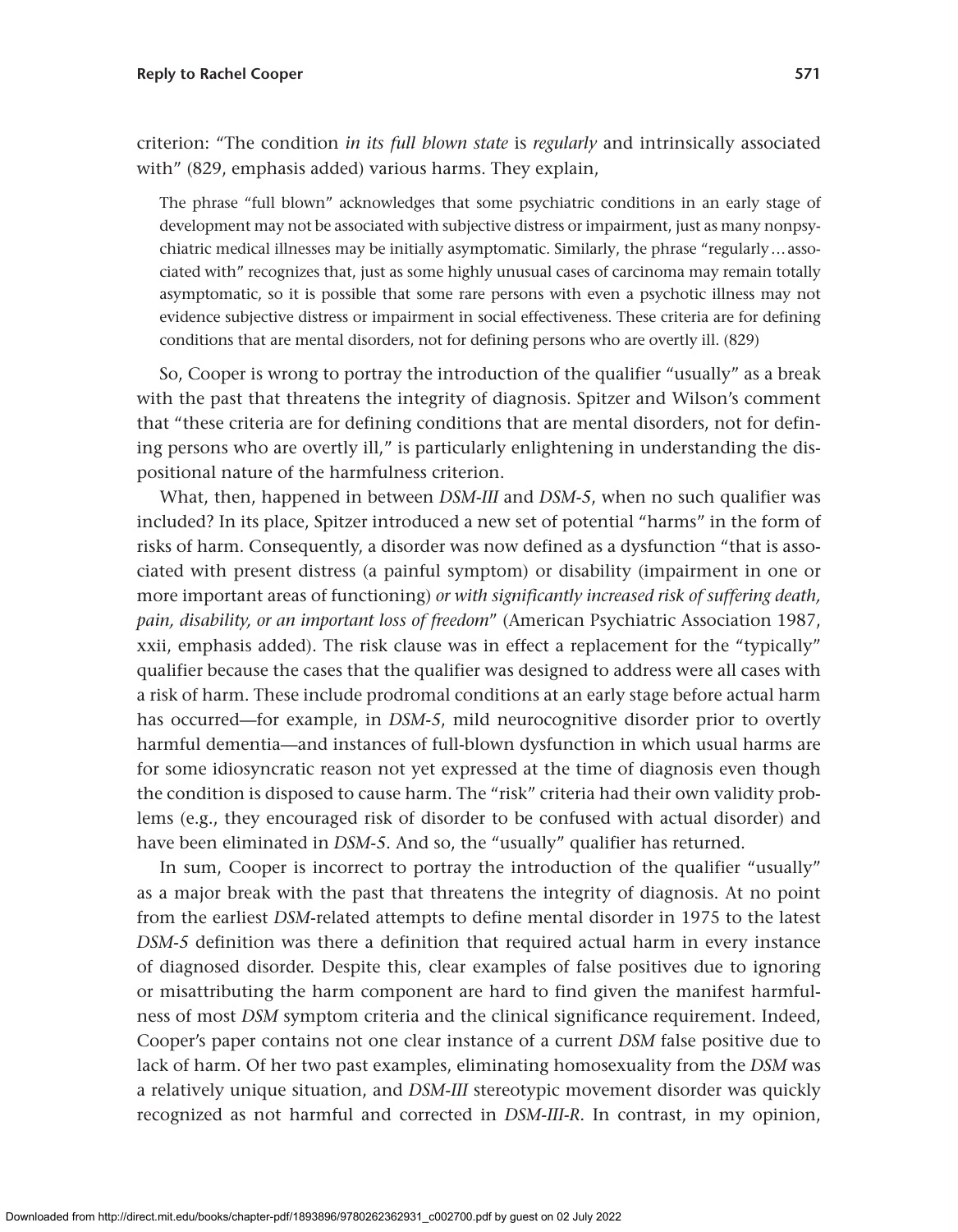*DSM* abounds with false positives due to ignoring the dysfunction requirement. It thus remains to be demonstrated that attention to the harm requirement is in fact important in safeguarding the validity of *DSM* psychiatric diagnosis in the way that attention to the dysfunction criterion is manifestly critical. Caution is warranted because there is a danger that premature attempts to impose a culturally transcendent harm criterion to "provide a barrier against medicalization" without any systematic account of harm can lead to tendentious diagnostic constraints that block treatment of culturally specific direct *pro tanto* harms (Powell and Scarffe 2019; Wakefield and Conrad 2019).

#### **References**

American Psychiatric Association. 1980. *Diagnostic and Statistical Manual of Mental Disorders*. 3rd ed. American Psychiatric Association.

American Psychiatric Association. 1987. *Diagnostic and Statistical Manual of Mental Disorders*. 3rd rev. ed. American Psychiatric Association.

American Psychiatric Association. 2013. *Diagnostic and Statistical Manual of Mental Disorders*. 5th ed. American Psychiatric Association.

Bergner, R. M. 1997. What is psychopathology? And so what? *Clinical Psychology Science and Practice* 4(3): 235–248.

Cooper, R. 2007a. Can it be a good thing to be deaf? *Journal of Medicine and Philosophy* 32: 563–583.

Cooper, R. 2007b. *Psychiatry and Philosophy of Science*. Routledge.

Feit, N. 2017. Harm and the concept of medical disorder. *Theoretical Medicine and Bioethics* 38(5): 1–19.

First, M. B., and J. C. Wakefield. 2010. Defining "mental disorder" in *DSM-V*. *Psychological Medicine* 40(11): 1779–1782.

First, M. B., and J. C. Wakefield. 2013. Diagnostic criteria as dysfunction indicators: Bridging the chasm between the definition of mental disorder and diagnostic criteria for specific disorders. *Canadian Journal of Psychiatry* 58(12): 663–669.

Limbaugh, D. G. 2019. The harm of medical disorder as harm in the damage sense. *Theoretical Medicine and Bioethics* 40(1): 1–19.

Muckler, D. S., and J. S. Taylor. 2020. The irrelevance of harm for a theory of disease. *Journal of Medicine and Philosophy* 45(3): 332–349.

Ossorio, P. G. 1985. Pathology. *Advances in Descriptive Psychology* 4: 151–201.

Powell, R., and E. Scarffe. 2019. Rethinking "disease": A fresh diagnosis and a new philosophical treatment. *Journal of Medical Ethics* 45(9): 579–588.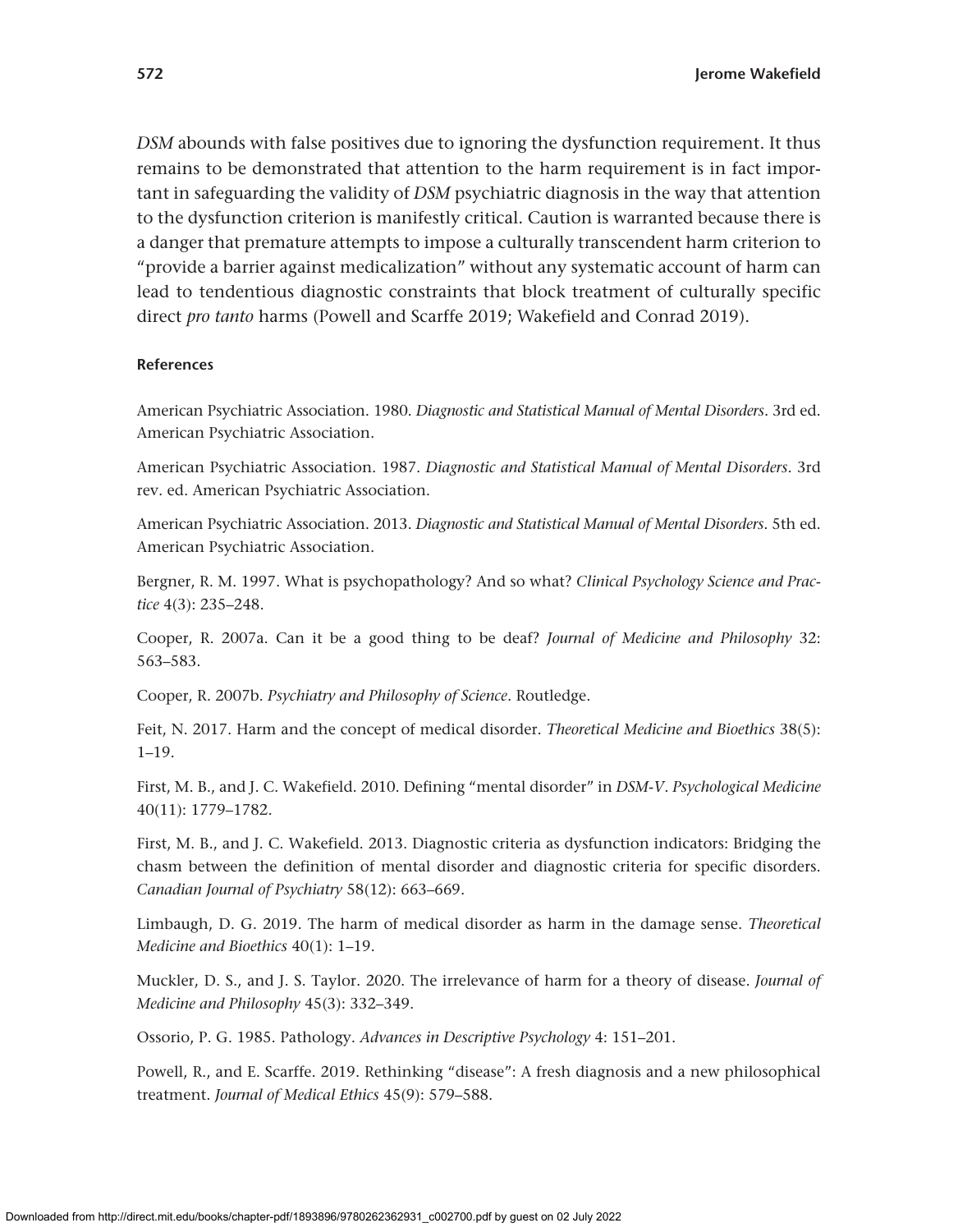Schwartz, P. H. 2007. Decision and discovery in defining "disease." In *Establishing Medical Reality: Essays in the Metaphysics and Epistemology of Biomedical Science,* H. Kincaid and J. McKitrick (eds.), 47–63. Springer.

Spitzer, R. L. 1980. Introduction. In *Diagnostic and Statistical Manual of Mental Disorders,* 1–12. 3rd ed. American Psychiatric Association.

Spitzer, R. L. 1997. Brief comments from a psychiatric nosologist weary from his own attempts to define mental disorder: Why Ossorio's definition muddles and Wakefield's "harmful dysfunction" illuminates the issues. *Clinical Psychology: Science and Practice* 4(3): 259–261.

Spitzer, R. L. 1998. Diagnosis and need for treatment are not the same. *Archives of General Psychiatry* 55: 120.

Spitzer, R. L. 1999. Harmful dysfunction and the *DSM* definition of mental disorder. *Journal of Abnormal Psychology* 108(3): 430–432.

Spitzer, R. L., and J. Endicott. 1978. Medical and mental disorder: Proposed definition and criteria. In *Critical Issues in Psychiatric Diagnosis,* D. F. Klein and R. L. Spitzer (eds.), 15–40. Raven Press.

Spitzer, R. L., and J. C. Wakefield. 1999. *DSM-IV* diagnostic criterion for clinical significance: Does it help solve the false positives problem? *American Journal of Psychiatry* 156: 1856–1864.

Spitzer, R. L., and P. T. Wilson. 1975. Nosology and the official psychiatric nomenclature. In *Comprehensive Textbook of Psychiatry,* A. M. Freedman, H. I. Kaplan, and B. J. Sadock (eds.), 826– 845. Vol. 2. Williams & Wilkins.

Wakefield, J. C. 1992a. The concept of mental disorder: On the boundary between biological facts and social values. *American Psychologist* 47: 373–388.

Wakefield, J. C. 1992b. Disorder as harmful dysfunction: A conceptual critique of *DSM-III-R*'s definition of mental disorder. *Psychological Review* 99: 232–247.

Wakefield, J. C. 1993. Limits of operationalization: A critique of Spitzer and Endicott's (1978) proposed operational criteria of mental disorder. *Journal of Abnormal Psychology* 102: 160–172.

Wakefield, J. C. 1995. Dysfunction as a value-free concept: A reply to Sadler and Agich. *Philosophy, Psychiatry, and Psychology* 2: 233–46.

Wakefield, J. C. 1997a. Diagnosing *DSM-IV*, part 1: *DSM-IV* and the concept of mental disorder. *Behaviour Research and Therapy* 35: 633–650.

Wakefield, J. C. 1997b. Diagnosing *DSM-IV*, part 2: Eysenck (1986) and the essentialist fallacy. *Behaviour Research and Therapy*: 35: 651–666.

Wakefield, J. C. 1997c. Normal inability versus pathological disability: Why Ossorio's (1985) definition of mental disorder is not sufficient. *Clinical Psychology: Science and Practice* 4: 249–258.

Wakefield, J. C. 1997d. When is development disordered? Developmental psychopathology and the harmful dysfunction analysis of mental disorder. *Development and Psychopathology* 9: 269–290.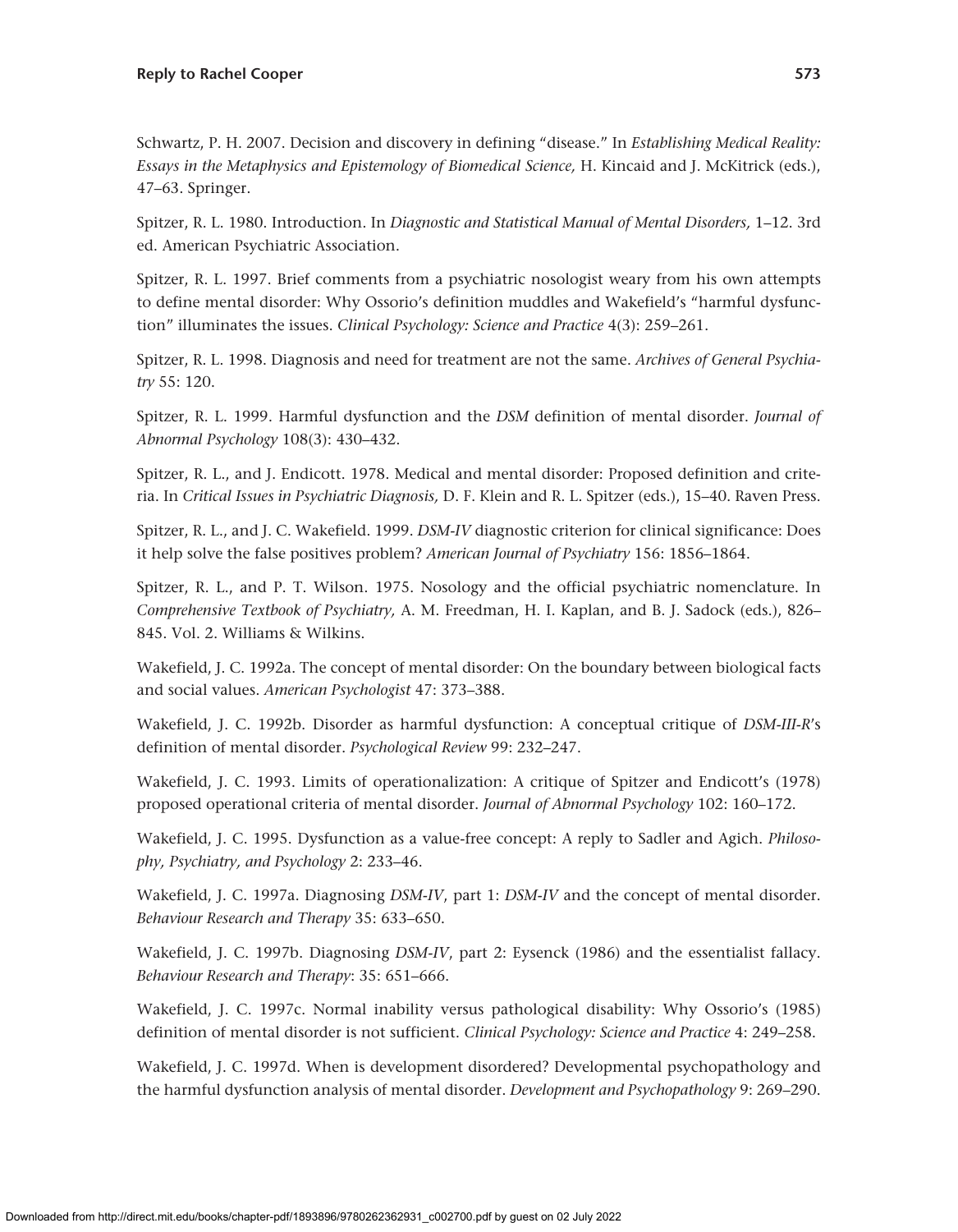Wakefield, J. C. 1998. The *DSM*'s theory-neutral nosology is scientifically progressive: Response to Follette and Houts. *Journal of Consulting and Clinical Psychology* 66: 846–852.

Wakefield, J. C. 1999a. Evolutionary versus prototype analyses of the concept of disorder. *Journal of Abnormal Psychology* 108: 374–399.

Wakefield, J. C. 1999b. Mental disorder as a black box essentialist concept. *Journal of Abnormal Psychology* 108: 465–472.

Wakefield, J. C. 2000a. Aristotle as sociobiologist: The "function of a human being" argument, black box essentialism, and the concept of mental disorder. *Philosophy, Psychiatry, and Psychology* 7: 17–44.

Wakefield, J. C. 2000b. Spandrels, vestigial organs, and such: Reply to Murphy and Woolfolk's "The harmful dysfunction analysis of mental disorder." *Philosophy, Psychiatry, and Psychology* 7: 253–269.

Wakefield, J. C. 2001. Evolutionary history versus current causal role in the definition of disorder: Reply to McNally. *Behaviour Research and Therapy* 39: 347–366.

Wakefield, J. C. 2006. What makes a mental disorder mental? *Philosophy, Psychiatry, and Psychology* 13: 123–131.

Wakefield, J. C. 2007. The concept of mental disorder: Diagnostic implications of the harmful dysfunction analysis. *World Psychiatry* 6: 149–156.

Wakefield, J. C. 2009. Mental disorder and moral responsibility: Disorders of personhood as harmful dysfunctions, with special reference to alcoholism. *Philosophy, Psychiatry, and Psychology* 16: 91–99.

Wakefield, J. C. 2011. Darwin, functional explanation, and the philosophy of psychiatry. In *Maladapting Minds: Philosophy, Psychiatry, and Evolutionary Theory,* P. R. Andriaens and A. De Block (eds.), 143–172. Oxford University Press.

Wakefield, J. C. 2013. Addiction, the concept of disorder, and pathways to harm: Comment on Levy. *Frontiers in Addictive Disorders & Behavioral Dyscontrol* 4(34): 1–2.

Wakefield, J. C. 2014. The biostatistical theory versus the harmful dysfunction analysis, part 1: Is part-dysfunction a sufficient condition for medical disorder? *Journal of Medicine and Philosophy* 39: 648–682.

Wakefield, J. C. 2016a. The concepts of biological function and dysfunction: Toward a conceptual foundation for evolutionary psychopathology. In *Handbook of Evolutionary Psychology,* D. Buss (ed.), 2nd ed., vol. 2, 988–1006. Oxford University Press.

Wakefield, J. C. 2016b. Diagnostic issues and controversies in *DSM-5*: Return of the false positives problem. *Annual Review of Clinical Psychology* 12: 105–132.

Wakefield, J. C., and J. A. Conrad. 2019. Does the harm component of the harmful dysfunction analysis need rethinking? Reply to Powell and Scarffe. *Journal of Medical Ethics* 45(9): 594–596.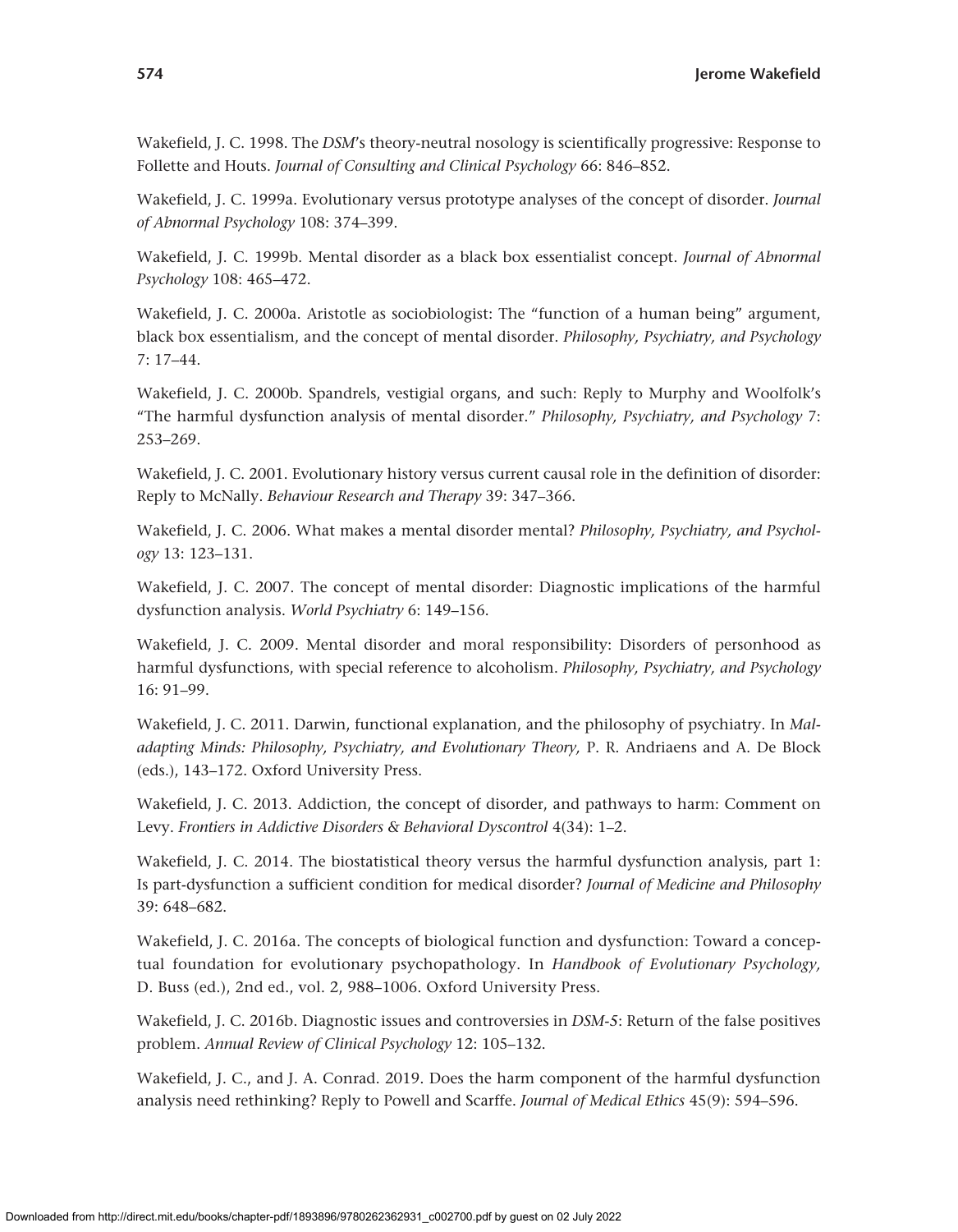Wakefield, J. C., and M. B. First. 2003. Clarifying the distinction between disorder and nondisorder: Confronting the overdiagnosis ("false positives") problem in *DSM-V*. In *Advancing DSM: Dilemmas in Psychiatric Diagnosis*, K. A. Phillips, M. B. First, and H. A. Pincus (eds.), 23–56. American Psychiatric Press.

Wakefield, J. C., and M. B. First. 2012. Placing symptoms in context: The role of contextual criteria in reducing false positives in *DSM* diagnosis. *Comprehensive Psychiatry* 53: 130–139.

Wakefield, J. C., and M. B. First. 2013. The importance and limits of harm in identifying mental disorder. *Canadian Journal of Psychiatry* 58(11): 618–621.

Widiger, T. A., and L. M. Sankis. 2000. Adult psychopathology: Issues and controversies. *Annual Review of Psychology* 51: 377–404.